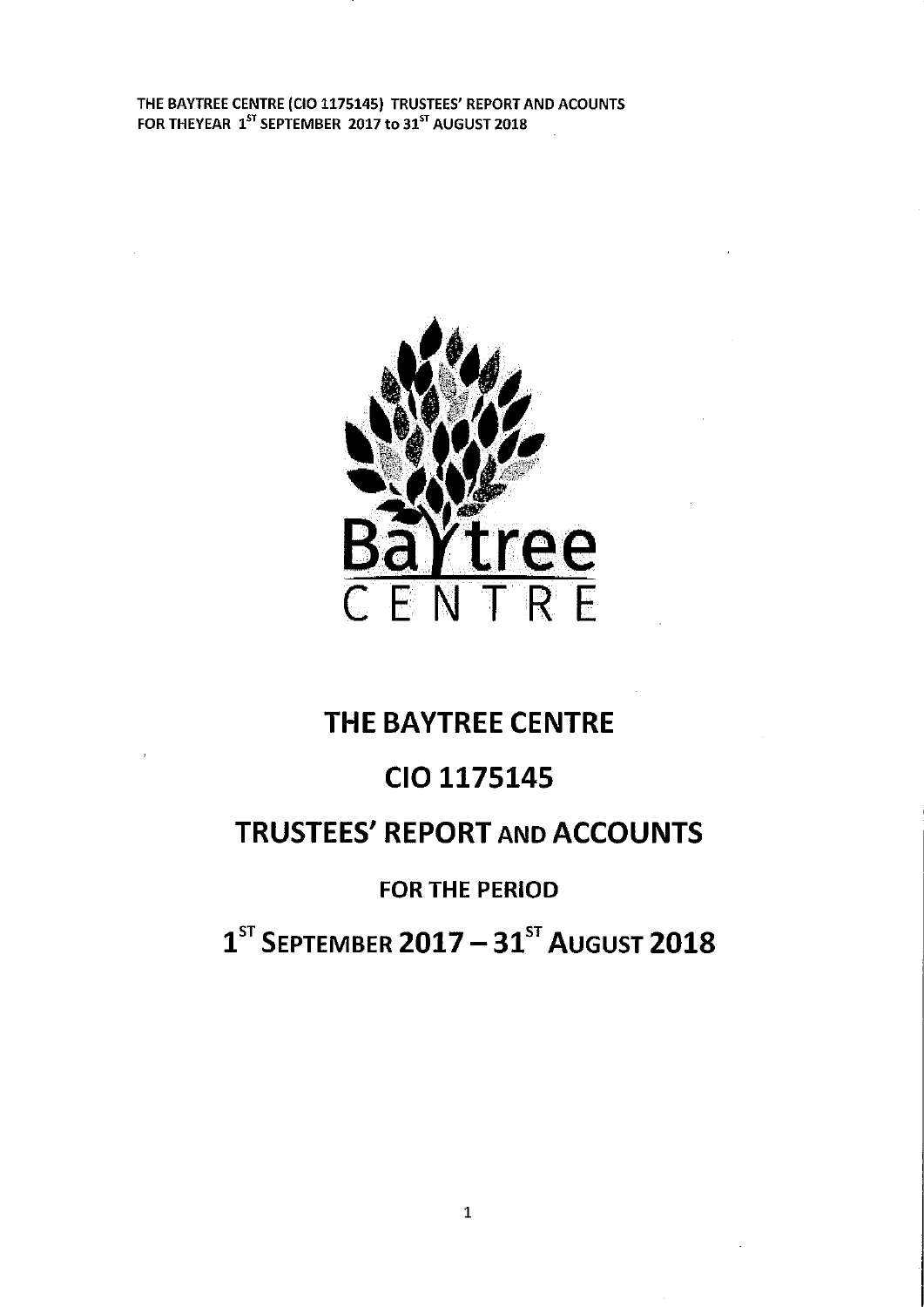## REPORT OF THE TRUSTEES

The Trustees of The Baytree Centre present their report and financial statements for the period  $1<sup>st</sup>$  September 2017 to 31<sup>st</sup> August 2018. The financial statements have been prepared based on the accounting policies set out in note 2 to the financial statements. The Baytree Centre is a registered charitable incorporated organisation with the Charity Commission registration number 1175145.

#### Letter from the Chair

The Baytree Centre after operating for over 25 years as a project of Dawliffe Hall Educational Foundation (registered charity 278720) is now an independent charity. Becoming registered as a Charitable Incorporated Organisation on  $12<sup>th</sup>$  October 2017 was the culmination of a long term strategic plan. We have always operated as a local charity building relationships and reputation in the London Borough of Lambeth and being part of a wider national charity caused some confusion with partners, funders and beneficiaries. So it is wonderful to have our own board of trustees who are only focusing on The Baytree Centre and nothing else. We have a broad membership to our board and are proud to have a past beneficiary who is now a teacher, as well as previous staff members and one of DHEF's former trustees. Our staff also remained the same at the time of incorporation.

The Baytree Centre continues to be a much loved and highly respected community resource for women and girls. A lot of our beneficiaries hear about us by word of mouth within their own communities but we are also growing the referral pathways with other statutory bodies and local providers. The rigorous partnerships we have been able to develop in recent years have been built upon this year and allowed us to develop new operating models which enhance the service we offer our beneficiaries.

The Baytree Centre achieved its third successful Matrix assessment: 'The Centre has maximised the matrix Standard as a framework to shape all aspects of service delivery. The Organisational Theory of Change ls more than a theory. It is a live 'plan, do and review' practice that monitors ond evaluates the four key business strands with rigour to deliver on projected impact and outcomes. ProJect leads are highly skilled and firmly focused upon implementing quality assurance practices to raise standards.' I and all the other Trustees are very proud of our staff

Our Volunteer Service won funding to enable Baytree's highly effective volunteer management model to capacity build with other voluntary community sector organisations. This has raised our profile and shared our best practise within the community.

The Baytree has cemented, at its core, a suite of values and virtues that are alive at every level within the organisation. Baytree's Character Education programme Is embedded in all delivery areas with a focussed approach for staff, volunteers and clients alike. Feedback from staff, volunteers and clients confirmed that the Character Education approach is alive, welcomed and, through promulgation of the 'virtue/word of the month', informing the development of girls and women across the centre.

Of course we wouldn't be able to offer our clients the services we do without the myriad of volunteers who partner with us. <sup>I</sup> would like to thank them and our hard working and dedicated staff. None of this would be possible without our funders and <sup>I</sup> hope this report helps them to understand the work we are able to do as a result of their continued support.

Dorothea Eyewumi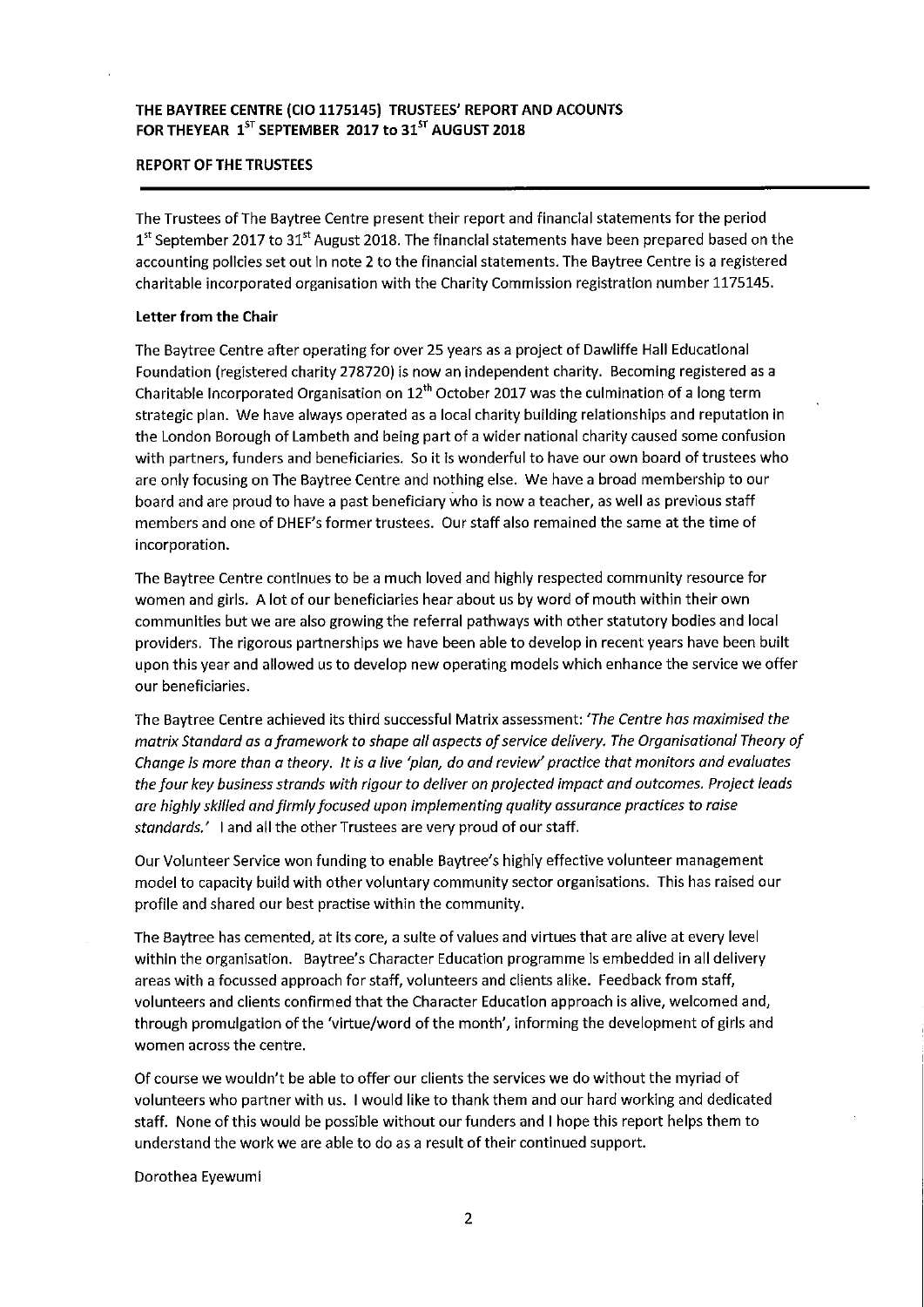## REPORT OF THE TRUSTEES

Objects: As set out in our CIO registration The Baytree Centre provides educational programmes for women and girls facing deprivation, isolation and barriers to social inclusion and mobility.

#### Activities:

Women's Education and Training providing structured English Language programmes in 8 Children's Centres in Lambeth and in the Baytree Centre

Family Support is offered to women in five essential areas of family stability, well-being, education, financial management and employment.

The Youth Service provide a safe and supportive space for girls to develop academically and personally.

The Volunteer Service Is essential to Baytree, helping us to deliver our activities and is also a flagship service supporting and capacity building in our partner organisations.

In setting out our programme each year we have regard to the Charity Commission's general guidance on public benefit and the Advancement of Education for the public benefit. The trustees always ensure that the programmes we undertake are in line with our charitable objects. Our aim is that each individual beneficiary reaches their full potential.

#### How we work

The Baytree Centre was founded over 25 years' ago as a project of a national educational charity, Dawliffe Hall Educational Foundation (DHEF) to respond to the local needs at the time of the Brixton Riots. It has developed an educational programme that is highly respected within the Borough of Lambeth and have formed some strong local partnerships. We are grateful for the support DHEF has provided but in 2017 the decision was taken to seek independent status to give us greater autonomy. The formal process for setting up an independent charity was begun in May 2017 and the financial year start of September agreed. The registration as a charitable Incorporated organisation was granted on 12<sup>th</sup> October 2017 and we are delighted to be presenting our first report.

We offer education, training, health, family and social support programmes to enhance confidence and self-esteem and to promote aspirations, community cohesion and cultural harmony to economically deprived and otherwise vulnerable women and girls.

The Baytree Centre is a female-only safe place, providing one-to-one mentoring and group integration programmes. Our beneficiaries speak over 32 languages and come from over 21 countries. We aim to equip our beneficiaries with all the skills they need to succeed in work and life.

There can be a number of barriers to inclusion, such as: lack of English language skills; lack of opportunities to learn in culturally appropriate settings; inability to access employment opportunities; poverty; poor housing; Isolation; depression; racism and discrimination, abusive homes; family breakdown; and a lack of family support and structure. Our programmes are developed to help our beneficiaries to overcome these barriers.

The Baytree Centre's policies and procedures remain the framework within which it operates. They define what our organisation does and how we do it. We have a range of policies and procedures essential for the smooth running of our organisation, and full copies of all policies are available on request. We are committed to safeguarding our young people and vulnerable adults; equality and diversity; and health and safety.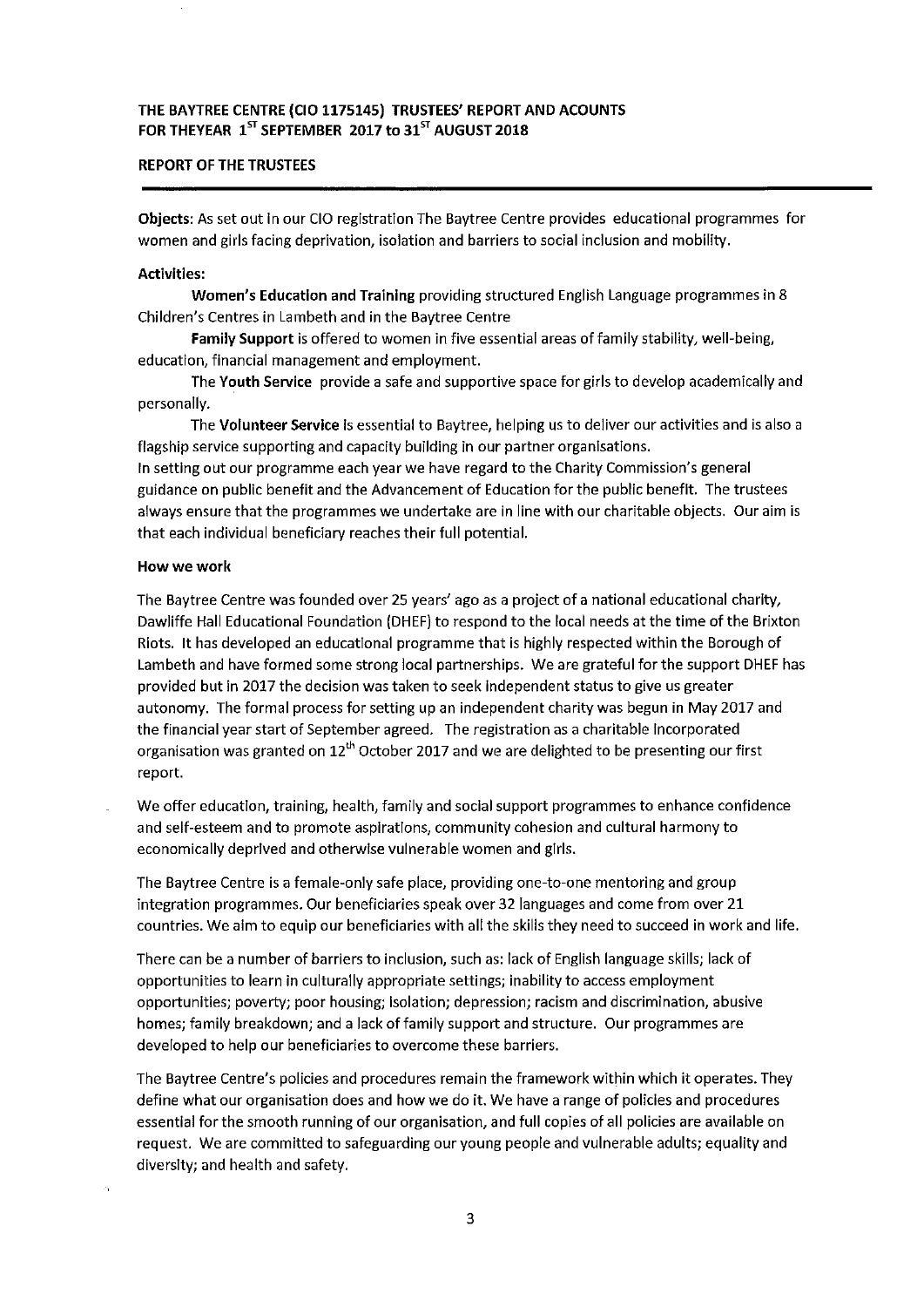## THE BAYTREE CENTRE (CIO 1175145) TRUSTEES' REPORT AND ACOUNTS FOR THEYEAR  $1^{57}$  SEPTEMBER 2017 to 31 $^{57}$  AUGUST 2018

## REPORT OF THE TRUSTEES

#### Voluntary help

The trustees are very grateful for the hundreds of volunteers who help to make the Baytree Centre the welcoming and safe environment that it is. They contribute their own talents and life experiences to help our beneficiaries gain their goals and we could not operate without them. Through the Volunteer Service we offer them the opportunities support and help they need to be part of The Baytree Family.

#### What we did: Activities, Achievements, Performance



## Women's Education & Training

257 women attended ESOL training courses with 96% reporting that they feel more confident speaking English

216 women participated in integration workshops & activities; 92% reported feeling more confident in travelling to new places and taking part in activities in their community

Of the women able to take accredited exams 100% passed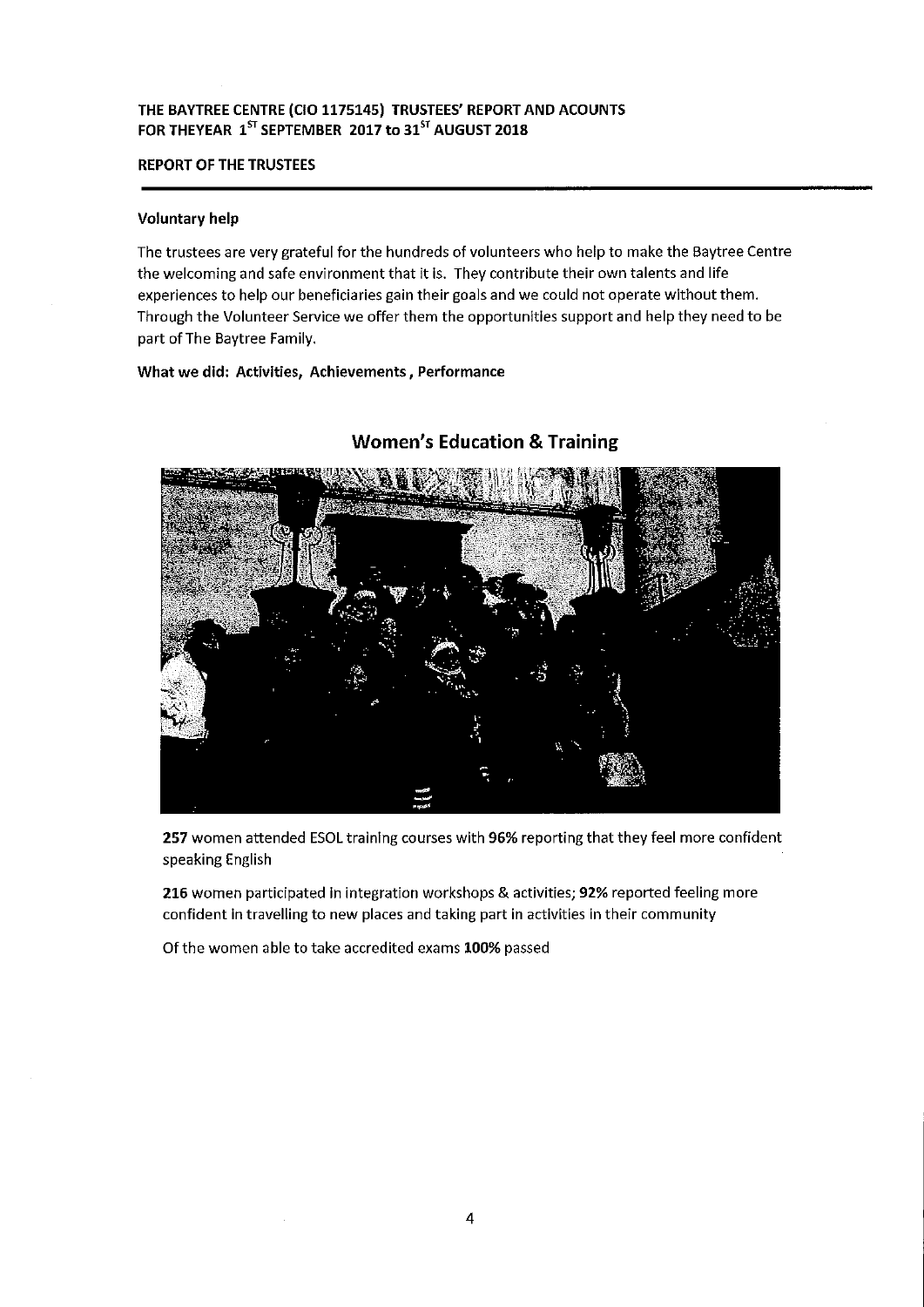## THE BAYTREE CENTRE (CIO 1175145) TRUSTEES' REPORT ANO ACOUNTS FOR THEYEAR  $1^{5T}$  SEPTEMBER 2017 to  $31^{5T}$  AUGUST 2018

## REPORT OF THE TRUSTEES

#### Integration Programme



The effective integration of isolated women into their local community goes beyond just ESOL provision; Baytree's integration programme combines both English language skills (Edexcel Pearson accredited) as well as activities that promote active participation in society overall; through workshops, cultural visits both locally and further afield; women' gain a sense of belonging & participation; they learn how to exercise their rights, access and utilise local services, pursue employment opportunities whilst helping their families to do the same. All women are offered 1-1 mentoring tailored to their specific needs which provides them with impartial advice and encouragement; develops a supportive relationship; improves self-confidence; supports them in developing skills, creating friendships and sense of belonging and participation.

#### Children's Centres

Our outreach work in eight of the boroughs Children's Centre provides an ideal learning opportunity for many isolated women with young children as creche facilities allow the women to attend classes safe in the knowledge that their children are being looked after in the centre's creche. Embedded into the accredited ESOL provision is personal and social development content including themes identified by learners. Working closely with the Children's Centres Baytree supports parents by providing them with the foundation skills to Improve and increase their skills and participate in the wider community as well as increasing their level of involvement and support in their children's learning.



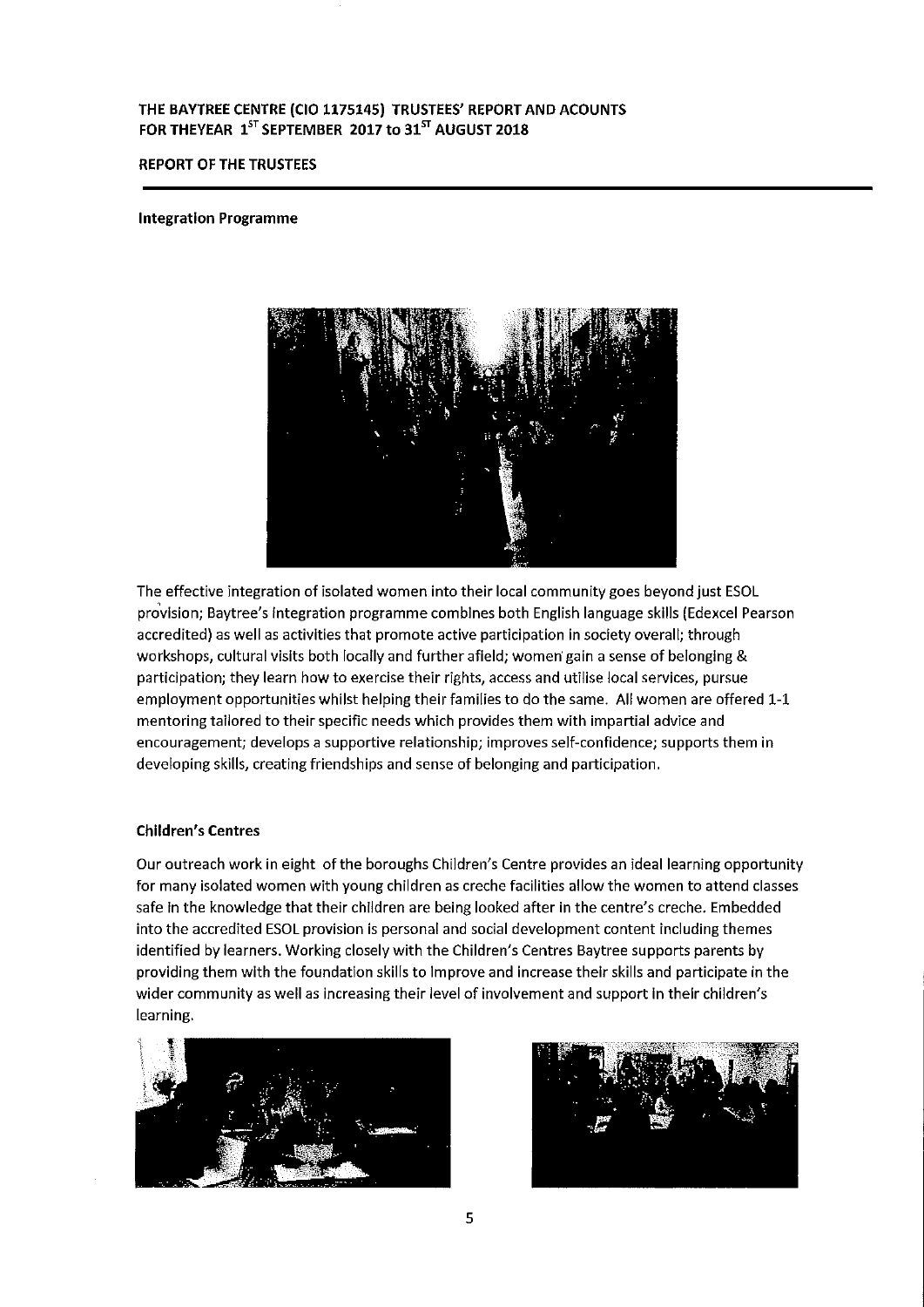## REPORT OF THE TRUSTEES



97 women accessed social mobility programme of which 79% of women participating in the reported improvement across all five pillars (family stability; education; finance; education; employment)

- 52% reported a happier & stable home life
- 68% reported feeling healthier in both body & mind
- 29% improved in money management (reduction of debt & started a savings plan)
- 29% reported feeling more confident and able to find a job

80% of women report feeling more confident helping their children with their education 14 women gained employment



Baytree's Social Mobility Programme uses the Bridge to Self-Sufficiency framework to help women plan, reach, and sustain their personal goals in five essential areas: family stability, well-being, education, financial management and employment.

Supported through 1-1 coaching and group sessions they acquire the resources, skills and sustained behaviour changes necessary to attain and preserve economic independence.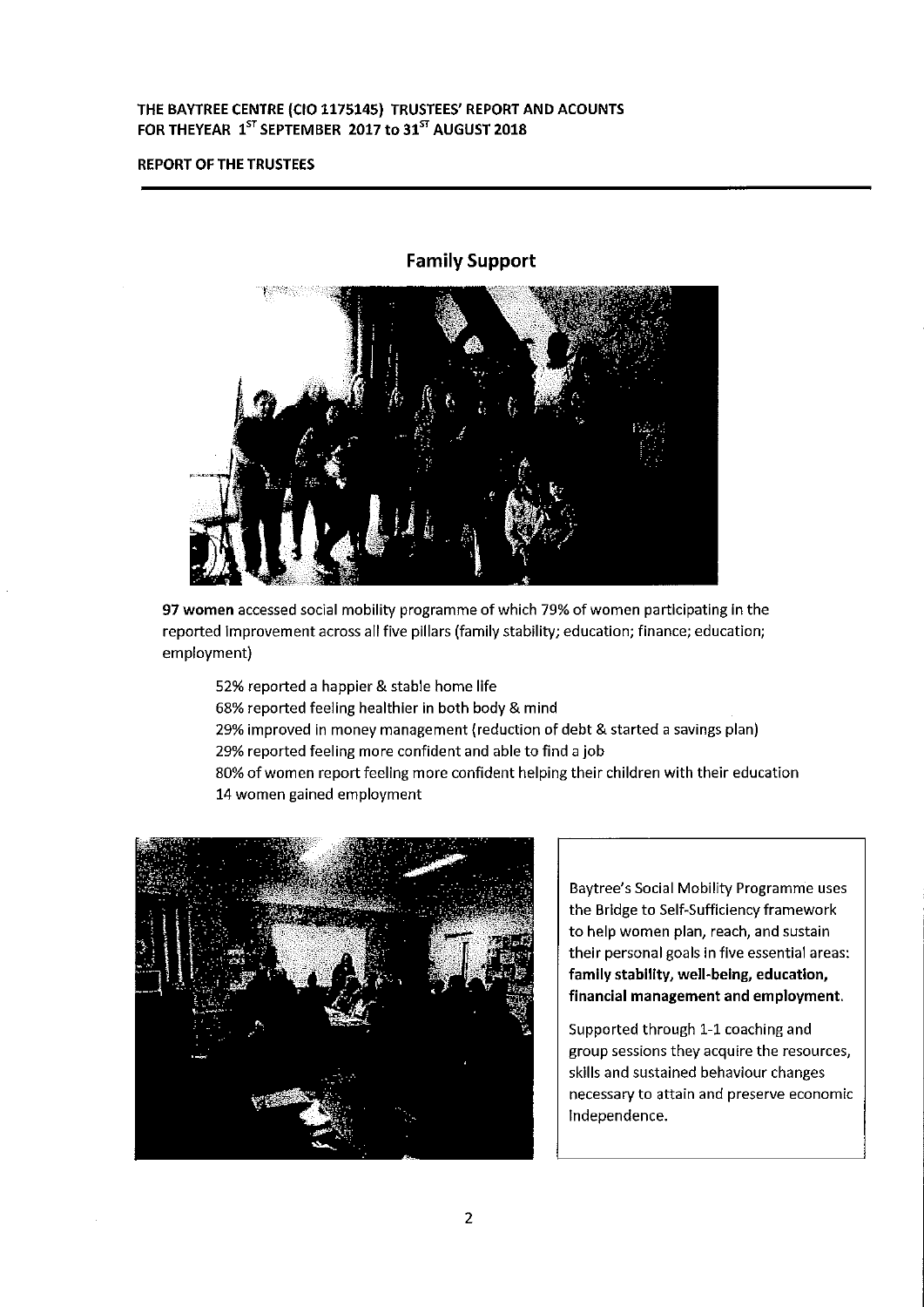#### REPORT OF THE TRUSTEES



Youth Service

283 young women & girls accessed our services; using baseline data and end of year data we measured the changes in personal development:

> 91%of girls feel better about themselves 52% feel better about their friendships 84% feel they have improved relationships with their family 55% feel better about school 46% feel better about their local area 75% feel better about embracing new things 80% feel they are more aware of and with a healthier lifestyle

138 young women & girls have 1-1 mentoring. Mentoring comprises of both personal development and academic support. In order to monitor academic progress in maths and English NFER tests were taken. The end of year results evidence:

> 75% performed at or above average progress in English 66% performed at or above average progress in Maths

Baytree's Youth Service provides a safe, supportive space for girls to develop academically and personally. We believe that through participating in activities of their choice we can teach them the key skills they need to help build a future for themselves. The Youth Service has continued to deliver a range of exciting, challenging and rewarding after school activities from boxing to cookery; from line dancing to fashion design. Academic clubs (maths; literacy and science) are in demand providing many girls with focussed and specific national curriculum support 10,937 beneficiary hours were delivered, and a total of 6,788 sessions were attended by participants.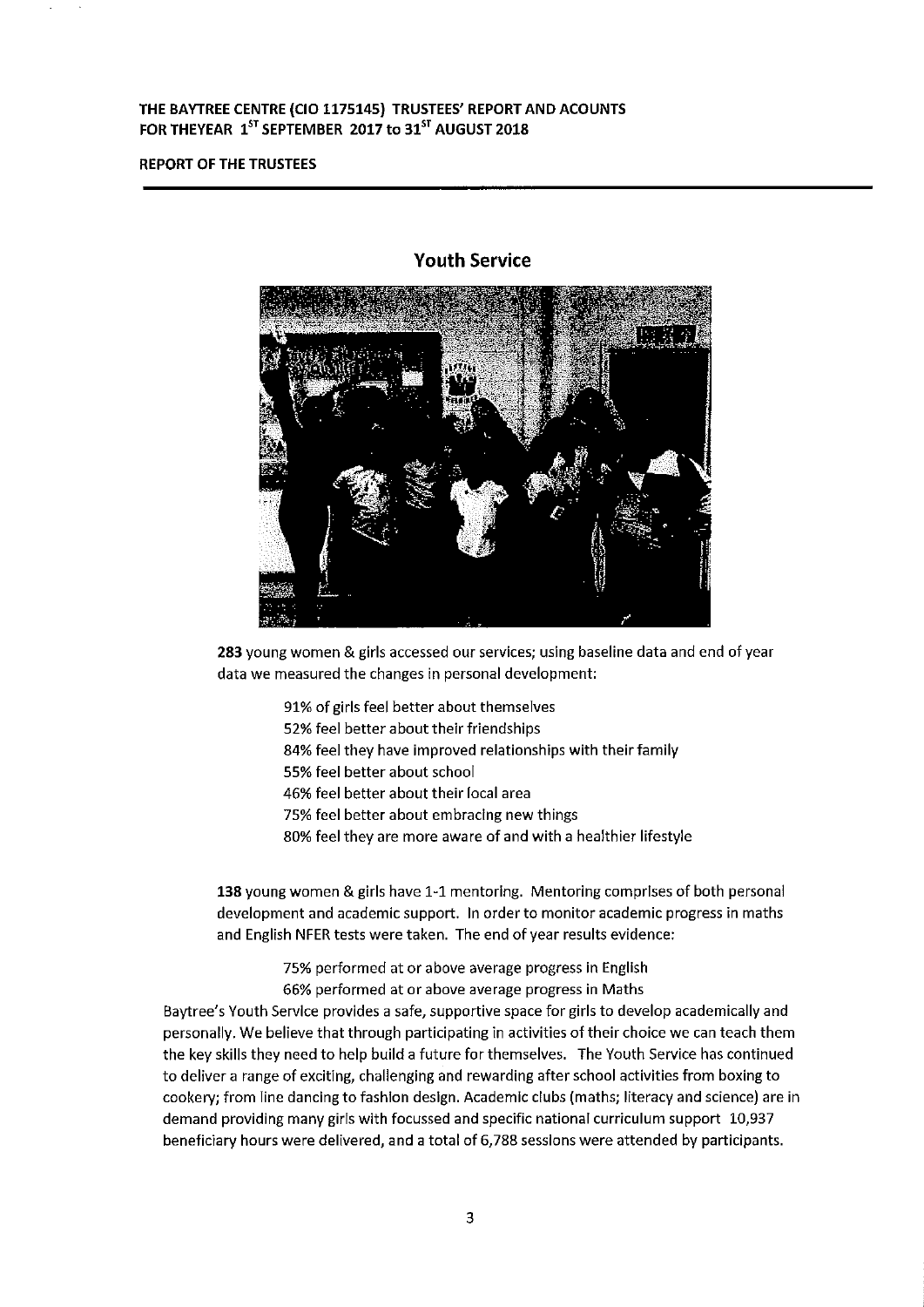## REPORT OF THE TRUSTEES

#### Targeted provision —Into School

The Into School programme has expanded and developed offering targeted support and guidance to girls who have recently arrived in the UK and find themselves 'lost' with no school place, no sense of community or belonging. Lack of English language skills; a lack of understanding of UK systems (from finding a school place to accessing a doctor) mean that they are often extremely vulnerable and at risk. The programme gives them the opportunity to learn English; have 1-1support to find a school or college place; the opportunity to make friends; be in a safe nurturing environment and access specialist support.

Outcomes

70 migrant/refugee/asylum seeker young women accessed our Into School progamme

60 young women secured school/college places

100% of participants were supported through 1-1 mentoring

15 Into School alumni deliver peer to peer mentoring



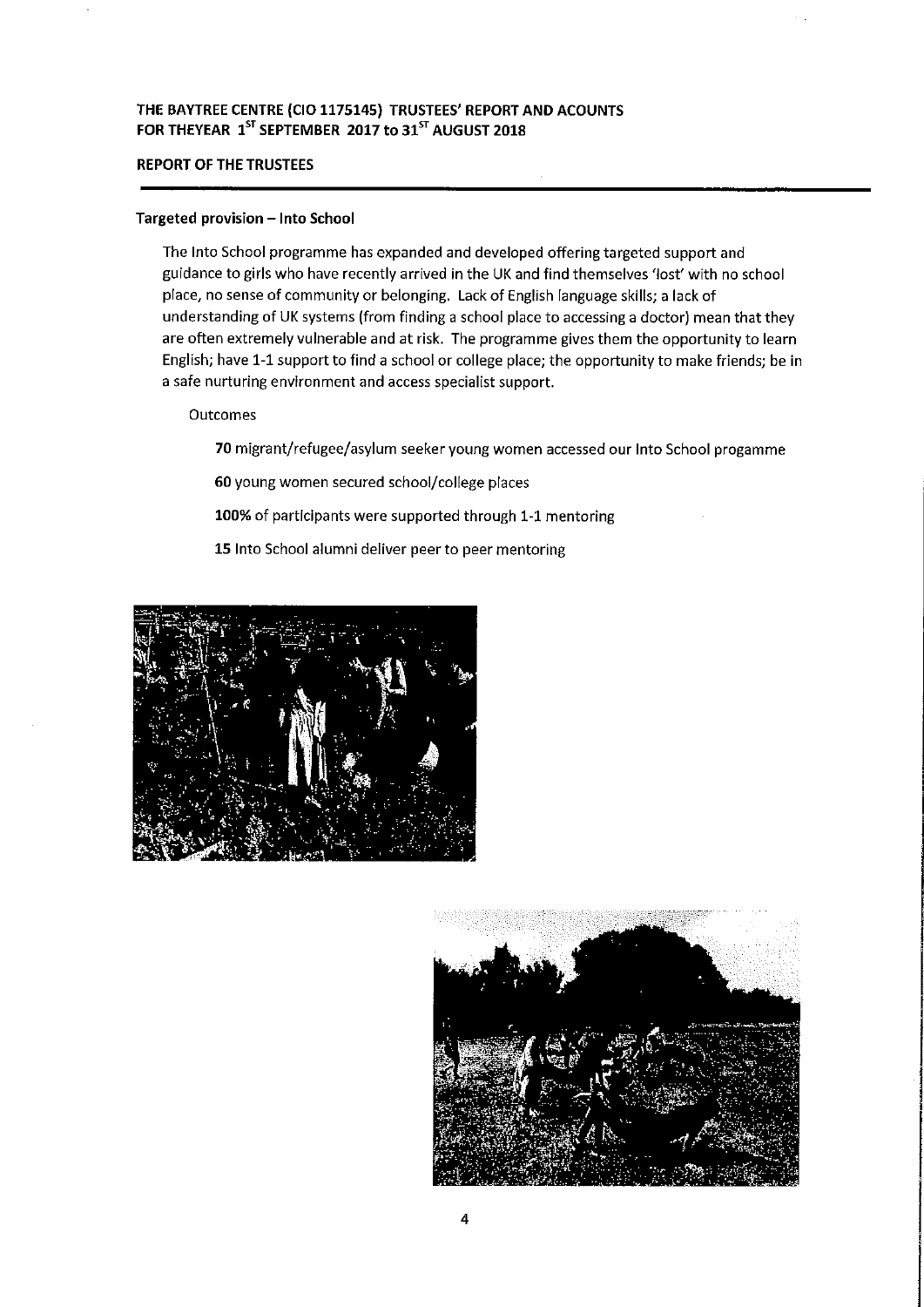## THE BAYTREE CENTRE (CIO 1175145) TRUSTEES' REPORT AND ACOUNTS FOR THEYEAR  $1^{57}$  SEPTEMBER 2017 to 31 $^{57}$  AUGUST 2018

## REPORT OF THE TRUSTEES

#### Summer Highlights - from Southend to Barcelona

Thanks to the successful application to the Erasmus+ programme, 12 of our Baytree girls took part in a cultural exchange with another female youth group called Fundacidn Canfranc, from Spain.

By taking part in this amazing opportunity, our girls were able to meet, make friends and learn from girls who come from a different country. We explored the rich culture, sights, food and lifestyle that Barcelona has to offer.

The project was a huge success, across the whole week the girls really developed their ability to work together, cooking most nights for everyone and having to adapt to sharing their living space with one another.



Although at times there were struggles, the youth team were so proud that the girls kept their spirits high and persisted through any challenges they faced. Both the staff and girls came away having developed relationships, felt more united and with a greater sense of self.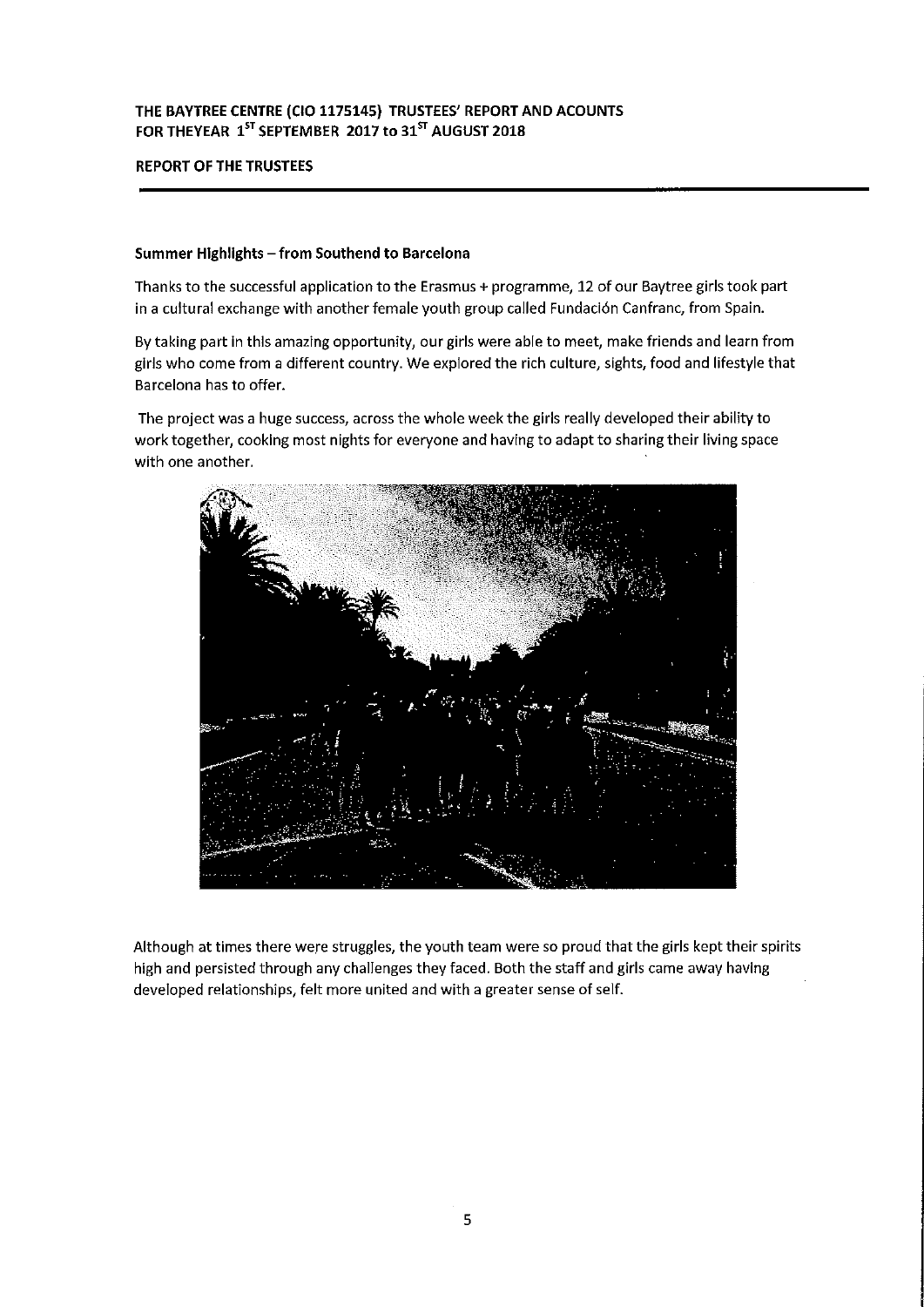#### REPORT OF THE TRUSTEES



#### Volunteer Service

Our volunteers are at the heart of what we do at Baytree. More than 140 volunteers attend the Centre regularly each week delivering 1-1 mentoring or leading and supporting after school activities and workshops. On average 286 volunteer hours are delivered on a weekly basis (more than 10,000 in an academic year). We have been supported by groups of corporate volunteers who have painted many areas of the building but also led one off projects or activities. Not only do our regular and ad hoc volunteers help us deliver essential services to our community, but they help us deliver our mission by ensuring that Baytree does not work in silos, and that the women and girls who access our services are able to expand and access wider networks.

The Volunteer Service is a diverse community of individuals who contribute their skills and experiences to the benefit of all the women and girls who attend the centre, as well as for their own personal development. Volunteers are responsible for the delivery of the vast majority of our provision, especially within our Youth Service, where volunteers deliver over 95% of our face-to-face provision. The Baytree Volunteer Force is made up of women from all walks of life and ages. Our youngest volunteer is 10 and are oldest volunteer is 70.

We continuously strive to provide termly training opportunities that not only support volunteers' work at the centre but also enrich and further their personal and professional prospects. Sessions were led by qualitied and experienced individuals. Sessions that were run during the reporting period were Emotional Intelligence and Wellbeing; Character Education and Managing & Inspiring Young People.

A highlight of this reporting period is that the Baytree Centre's Volunteer Service is recognised across the borough as an example of good practice and funding has been secured to enable the Volunteer Manager to support and capacity build partner organisations. This has been and continues to be a highly successful programme.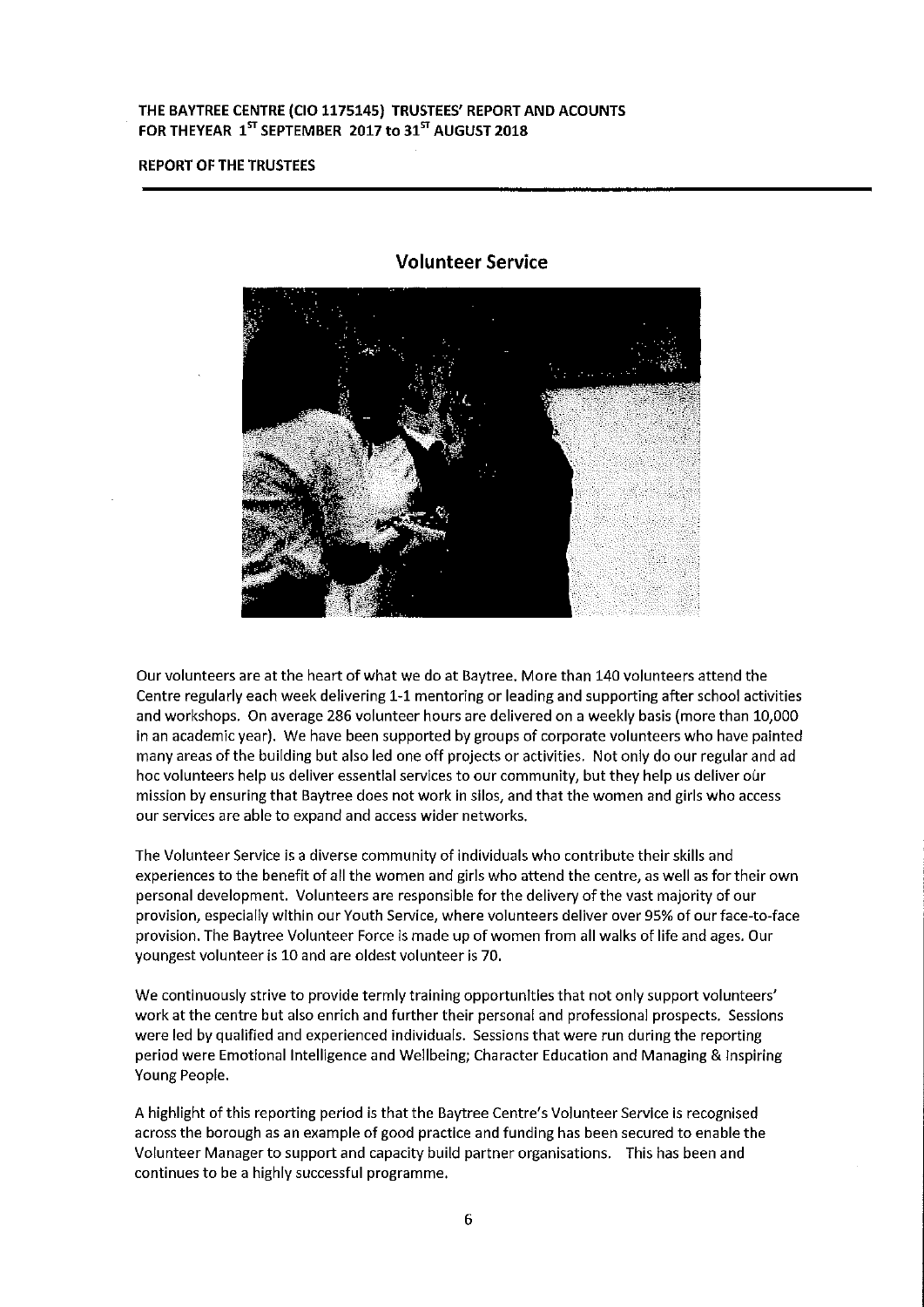## THE BAYTREE CENTRE (CIO 1175145) TRUSTEES' REPORT AND ACOUNTS FOR THEYEAR  $1^{ST}$  SEPTEMBER 2017 to 31 $^{ST}$  AUGUST 2018

#### REPORT OF THE TRUSTEES

## Case Studies

Bess, 16 has high functioning autism and was referred to Baytree by her social worker after her severe mental health challenges that had resulted in her being hospitalised and now that she was back at home and attending school, she thought an external mentor would be helpful. Together we agreed that she could come to Baytree to work on her art and that weekly mentoring would be arranged.

Over the next couple of months Bess found school very challenging but did find engaging with Baytree helpful and would come to the centre to do some academic or creative work, or chat with staff when she felt unable to go to school. Eventually she stopped going to school all together and throughout this time, Baytree staff continued to support and encourage her to believe she could do It. She continued to struggle with her mental health experiencing symptoms of depression, anxiety and suicide ideation. She would regularly call or come to Baytree when she was feeling low, almost daily, as she had developed strong, trusting relationships with staff and appreciated the flexible, one to one support she couldn't have at school. Bess found coming to Baytree gave her structure and encouraged her to see the value in continuing to try. We helped her think of coping strategies and helped her break down her goals Into manageable steps.

We also supported her by attending various meetings with school, CAMHS and social services as while they were many agencies involved in her case, no one was leading on providing comprehensive support and she found this situation very demoralising.

Bess was committed to succeeding in her education and we helped her apply to college to do art and accompanied her to interviews and open days. Admissions were Impressed by her portfolio and determination to do well and she got a place at a college where they would be able to give her a comprehensive support package. She has been attending college for the last few months and is doing well. While she continues to have mental health challenges and struggle with social situations because of her autism diagnosis, Bess is much more hopeful about her future as she is back in education and is working towards her dream.

Sara, 34 Hoping to be able to continue her nursing career from her days in Bolivia and Spain, Sara knew she had to conquer the language barrier she was facing in London. She started attending Baytree ESOL classes showing great commitment to the course, attending regularly and always arriving punctually. At the same time, Sara encouraged her daughters to participate in Baytree's Youth provision where they attended after school activities and were supported with weekly 1-1 mentoring. In March 2018 Sara fell sick and was diagnosed with a chronic medical condition which required constant treatment and care. However, instead of being discouraged by her situation, Sara continued to attend the sessions offered by both the Family Support and Adult Services at Baytree while ensuring that her children continued to be attend and remain engaged with the Youth Service.

Sara is always a keen participant of the cultural activities such as summer trips, social celebrations and days out which have helped her and her family to feel engaged, integrated both at Baytree and the wider community.

In July 2018, Sara passed the Pearson Edexcel examinations at Entry Level 2 Speaking and Listening, Reading and Writing. She has now gained enough confidence to be able to communicate in English at a professional level. She recently applied for a Job and was successfully appointed as a carer. She is now ready to tackle any new challenges and is looking forward to gaining new life experiences. She continues her passionate Journey to become a nurse at a private hospital.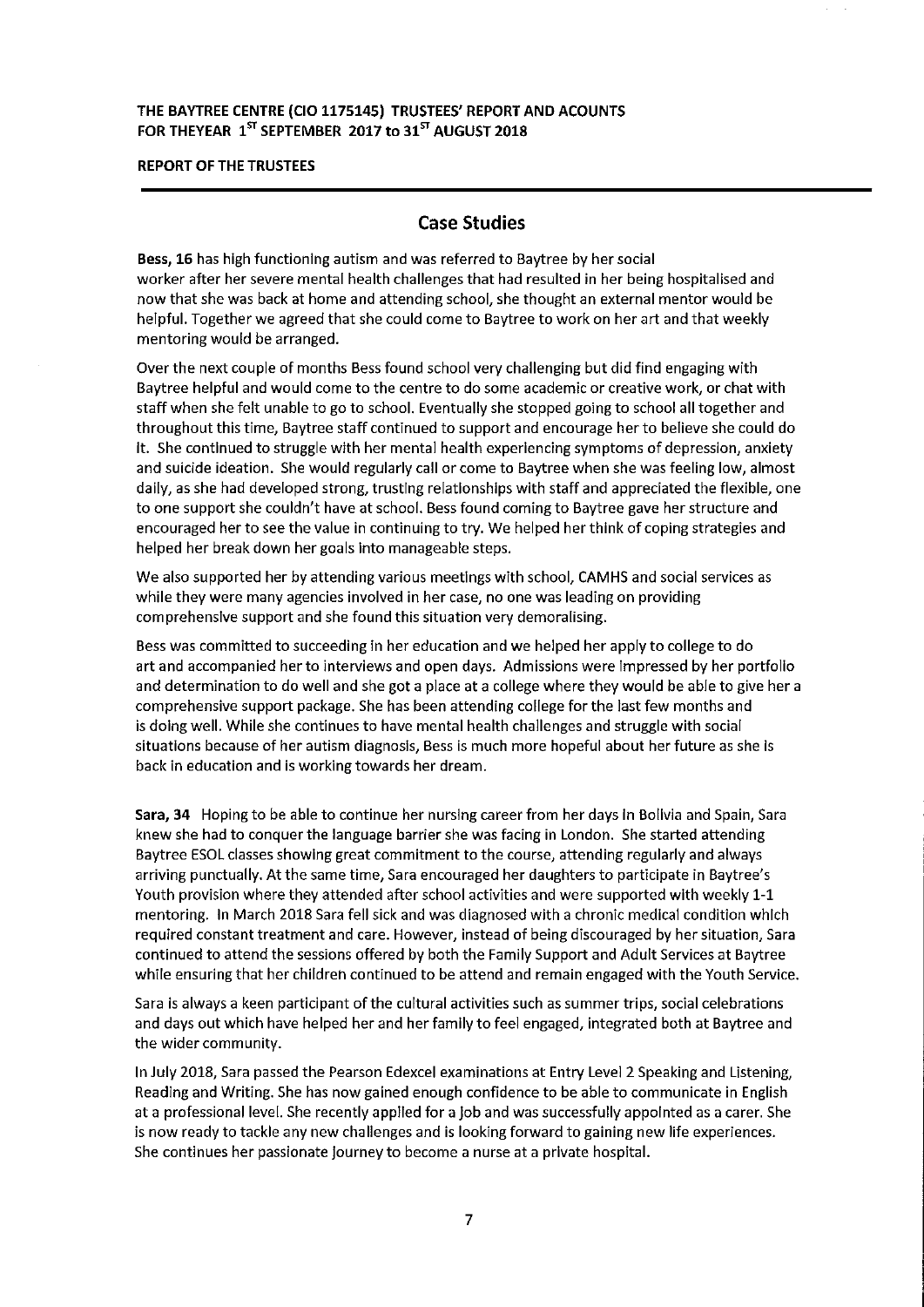## THE BAYTREE CENTRE (CIO 1175145) TRUSTEES' REPORT AND ACOUNTS FOR THEYEAR  $1^{57}$  SEPTEMBER 2017 to 31 $^{57}$  AUGUST 2018

#### REPORT OF THE TRUSTEES

## **Testimonials**

<sup>I</sup> am working. <sup>I</sup> have got <sup>a</sup>joh in hotel. <sup>I</sup> can speak <sup>a</sup> little bit English. <sup>I</sup> am so happy. Adult Student

I am confident to speak and I understand. At the GP they said I don't need an interpreterl I spoke to my doctor and I understand." Adult Student

When I came to the centre this week it was so dark and miserable outside, and then I walked into Baytree and suddenly I was in this bright, buzzy, positive place. I can't imagine what it must mean to the girls and families to have access to that kind of environment, let alone the services you provide. Very proud to be able to say I've started mentoring with you. - Youth Volunteer Mentor

'Coming to Baytree helped me to getinformation and self-confidence to enrolin an accountancy course at Lambeth College. <sup>I</sup> am still struggling to find family life balance, but <sup>I</sup> managed to complete the first module. If it wasn't for Baytree, I would never believe that I could do it'. Adult Student

"I come from Spain, single parent, pregnant and with 2 boys and needed a lot ofsupport. <sup>I</sup> was having trouble with my maternity leave paperwork and Baytree send me to get legal advice and gave me information to apply for a small economic help. Here they helped me to apply for the boy's schools, and guided me where to request a proper house, as me and the boys were living in a 1-bedroom apartment shared with 2 other girls....... Coming to Baytree is like having a family here in London". Family Support Client

Baytree gave me confidence. I was very shy when I started. It made me connect with other girls. The support you get here has helped me. My mother loves it (that I am herej. I am safe I'm not on the streets. I am going to keep coming to Baytree foreverl Youth Service Client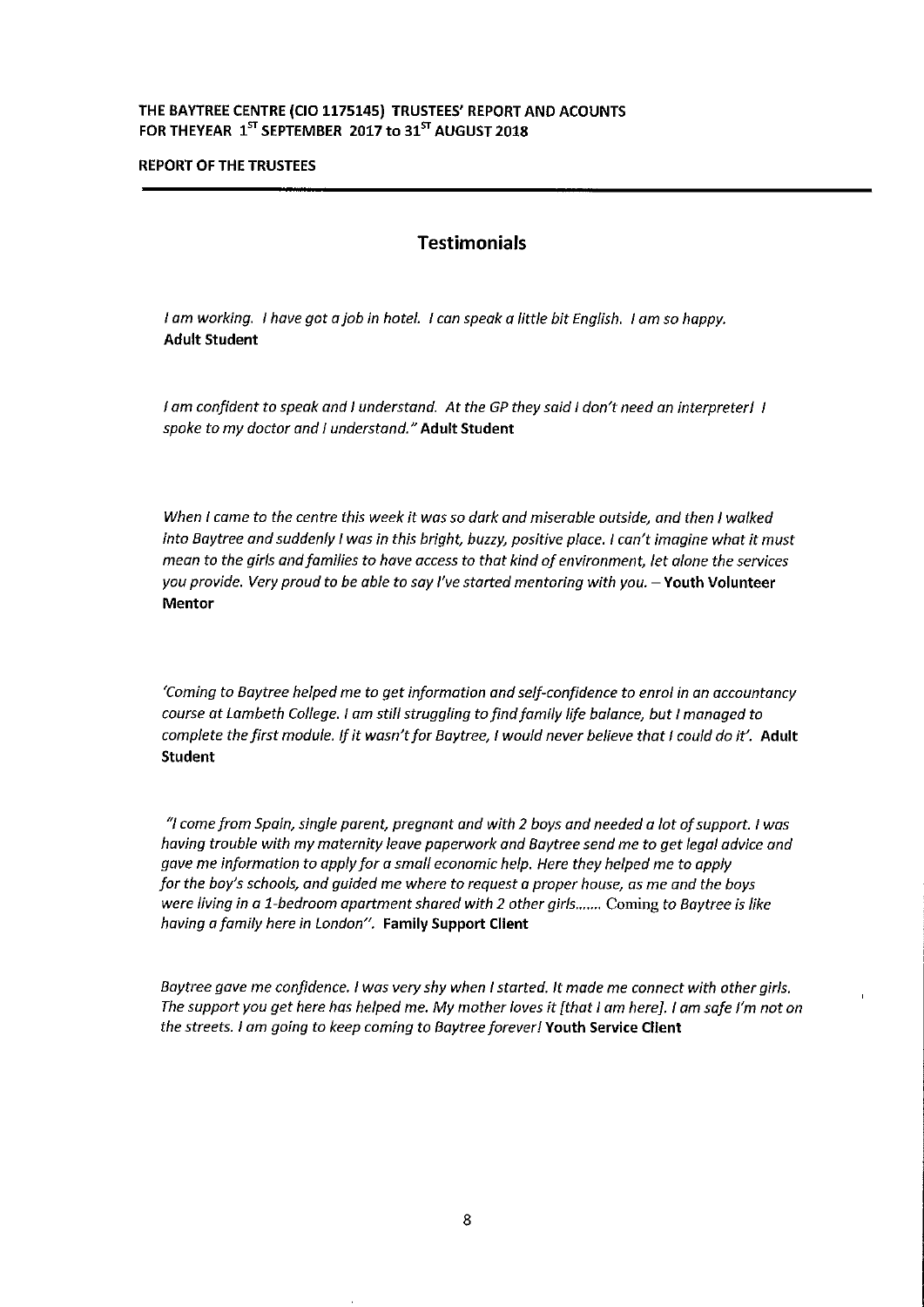## REPORT OF THE TRUSTEES

## Financial review

The charity brought over funds which the Baytree Centre held as a project of DHEF for the work in progress. The grant funding from the Clothworkers, Leathersellers and Henry Smith covers more than one year and will continue until the end of the original grant agreement as the projects they relate to are on-going. We are also delighted to have attracted the government and European funding for all our core services and some of this funding extends to 2020 allowing us to give continuity in service which is important for our beneficiaries. The funding we received for our Volunteer Service has been key to the capacity building in the Borough and sharing our best practice.

The small amount of core and capital funding ensure we are able to providing a warm and welcoming environment for our beneficiaries. The core staff team had been cut to a minimum with the low funding levels of recent years and now that we have attracted funding for our programs we are able to increase the work that we do with our beneficiaries and build capacity.

## Reserves policy

The charity has reserves of f75, 655. This represents about 2 month s expenditure on charitable activities. In calculating our reserves we exclude those tied up in equipment used to undertake our work.

In reviewing its reserves requirement, the trustees have considered the need to maintain the building in Brixton and the cost of delivering our programmes. The funding cycle is about a year long and we would therefore like to have 12 months of reserves at any one time. As a newly Incorporated charity with no real assets apart from the fixtures and fittings used to carry out the project we are unable to meet our desired level of reserves but think that we have made good progress in the our first year of operation and hope to meet our target within the next 5 years.

The restricted funds are not included in the trustees' view of reserve needs because these restricted funds are held by the charity for specific projects and will normally be spent within 6 months.

## Plans for the future

In conjunction with our staff working in each area we monitor and evaluate the impact of the provision we provide. This along with participant involvement allows us to provide activities which are innovative and attractive to our beneficiaries.

Family and Adult Service The Trustees on considering the feedback from the first year of operation would like the Family and Adult provision to work together as one Women's Service allowing the work on all five pillars (family stability, well-being, education, financial management and employment) to be offered more comprehensively to all the women in our programs.

The Youth service highlighted the need to strengthen the Into School provision. The academic achievements of our young beneficiaries are important to their ability to make the most of their potential and so monitoring this area of achievement is key.

Volunteer Service The capacity building within the borough has been very well received and will continue next year. The care of our own volunteers with training and support is of vital importance and mental health is an area of focus for everyone.

The Baytree Centre address is 300 Brixton Road, Brixton, London SW9 6AE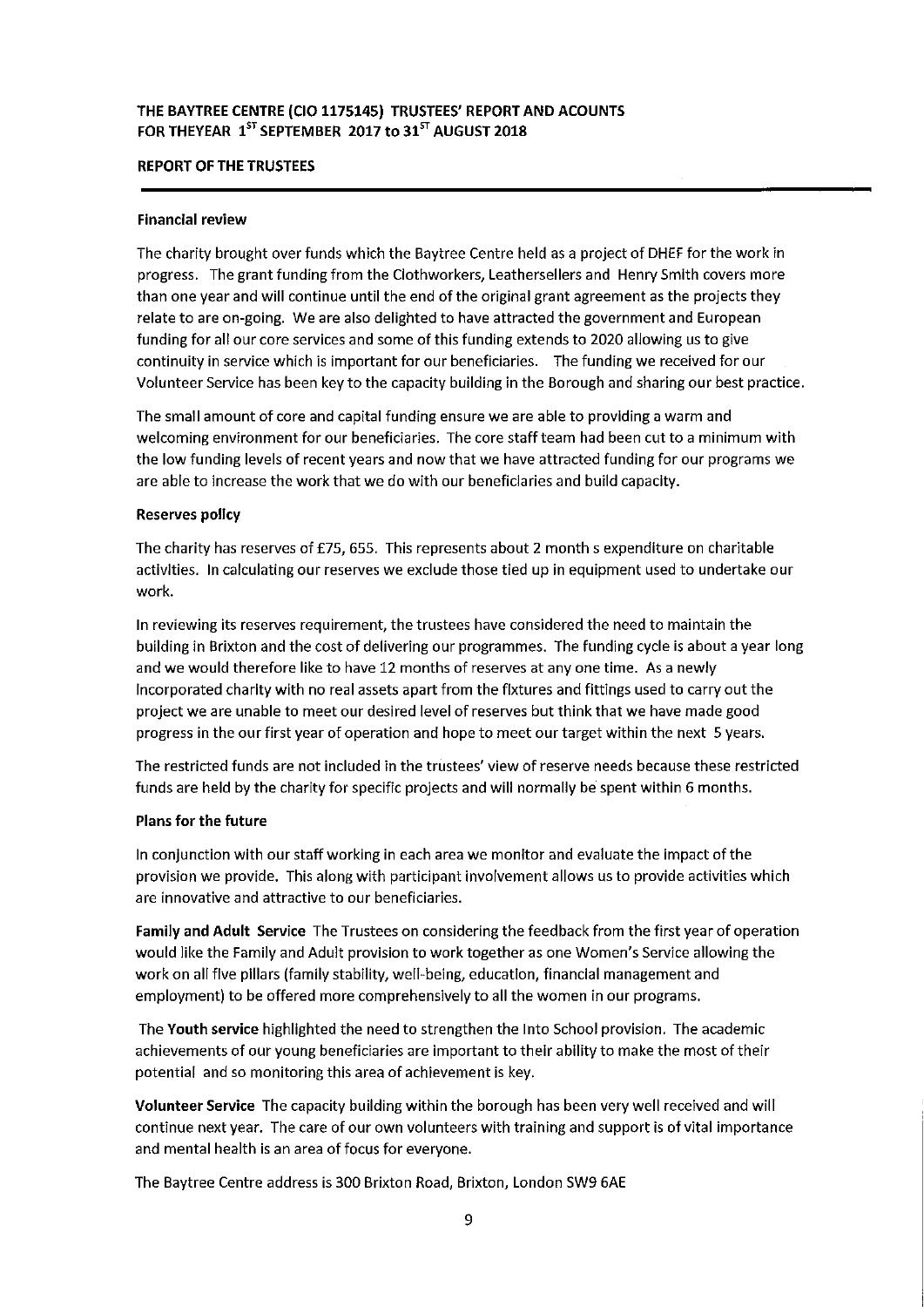#### REPORT OF THE TRUSTEES

#### Trustees

| <b>Trustee Name</b>   | Office           | Appointment | Subsequent<br>Office<br>Appointment | Resigned   | Tenure<br>Ends |
|-----------------------|------------------|-------------|-------------------------------------|------------|----------------|
| Esmeralda Ahmetaj     |                  | 11.11.2017  |                                     |            | 11.11.2019     |
| Marta                 | Chair            | 11.11.2017  |                                     | 18.07.2018 |                |
| Fernandez Burillo     |                  |             |                                     |            |                |
| Riccardo Calliano     |                  | 11.04.2018  |                                     |            | 11.04.2021     |
| Dorothea Eyewumi      | Chair            | 11.11.2017  | 20.07.2018                          |            | 11.11.2020     |
| <b>Andria Francis</b> | <b>Treasurer</b> | 11.11.2017  |                                     | 06.08.2018 |                |
| Ana Gonzalez          | Secretary        | 18.07.2018  |                                     |            | 18.07.2021     |
| Marion Osieyo         |                  | 11.11.2017  |                                     |            | 11.11.2019     |
| Sophia Pain           | <b>Treasurer</b> | 11.11.2017  | 25.10.2018                          |            | 25.10.2021     |
| Suzy Wood             |                  | 11.11.2017  |                                     |            | 11.11.2020     |

Trustee appointment was initially overseen by DHEF but since incorporation the trustees are nominated and elected by the Trustees. A bespoke Governance & Trusteeship training programme was delivered to trustees in the summer prior to incorporation. Our governing document allows for 9 trustees and we are pleased to have been able to recruit new trustees with financial and legal expertise.

The Baytree Centre relies on the following advisors

Auditor Goldwins, London, NW6 2EG

Bank: HSBC, Brixton, London

Management Team: Caroline Guarnaccia, CEO; Carmen Gonzalez, Fundraising and Development Director Governing Document: Constitution of a Charitable Incorporated Organisation

Partnerships: The Baytree Centre Is part of the Building Young Brixtion with Ebony Horse Club, High Tree Community Foundation, iRMO Indoamerican Refugee Migration Organisation, Marcus Lipton, Spiral and The Advocacy Academy.

The Baytree Centre is part of the FATIMA Project with Wonder Foundation, Fundacija SURSUM Dolnoslaskie Stowarzyszernie Kultural Panorama and Fundación Senara.

#### Risk Management

The trustees keep a risk register which is reviewed periodically. The trustees recognise that the charity is subject to operational and financial risks and they believe they have procedures in place to reduce these risks

- ~ To human life and welfare, by the adoption of health and safety policies and training
- ~ To young and vulnerable people, by having in place suitable policies and procedures. Ongoing training for the Safeguarding Officer and key staff is monitored and we review the procedure once a year
- ~ To charity resources, by appropriate control procedures.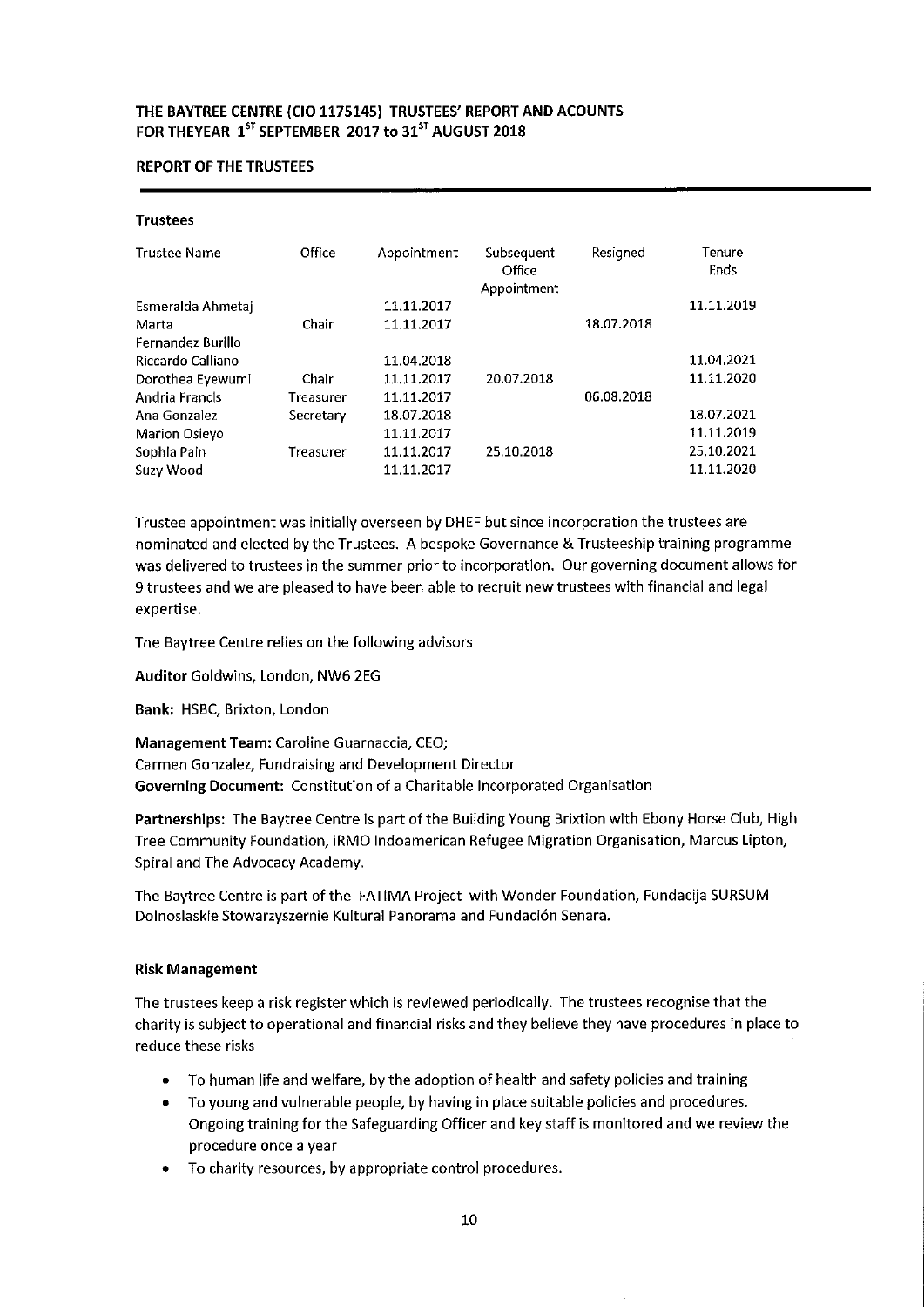REPORT OF THE TRUSTEES



The Baytree Centre acknowledges and thanks the generosity of funders and donors through the grants, sponsorship, commissioning and donations received in 2017/2018 which have enabled us to provide the much-needed services and support for women, girls and families in the localcommunity.

Battersea Power Station Foundation BBC Children in Need Big Give in partnership with The Childhood Trust Building a Stronger Britain Together (DCMS) City Bridge Trust Erasmus EU Migration Fund European Youth Together Friends of Baytree and the many individuals who generously helped financially & in kind Garfield Weston Henry Smith John Lewis Foundation London Borough of Lambeth —Early Years Leathersellers London Community Fund (BEAT) Mercers Company Pembridge Hall School Plater Trust Sir Walter St John Sisters of the Holy Cross Charitable Trust Tampon Tax Fund (DCMS) Walcot Foundation Wates Foundation Young Lambeth Cooperative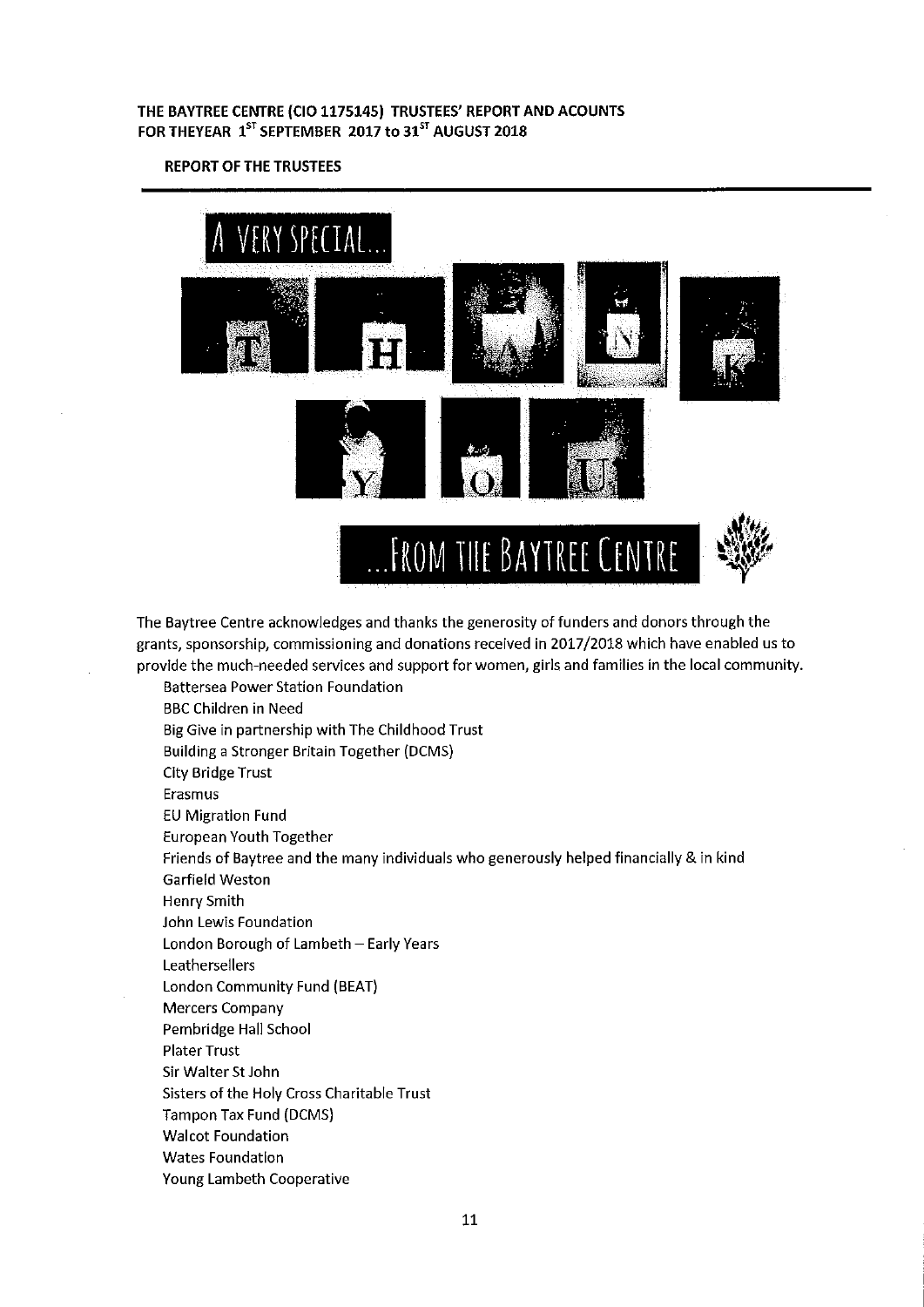## REPORT OF THE TRUSTEES

#### Trustees responsibilities in relation to the financial statements

The trustees are responsible for preparing the Trustees' Annual Report and the financial statements in accordance with applicable law and United Kingdom Accounting Standards (United Kingdom Generally Accepted Accounting Practice). The charity law applicable to charities in England and Wales requires the trustees to prepare financial statements for each financial year, which give a true and fair view of the state of affairs of the charitable company and of the incoming resources and application of resources for that period. In preparing these financial statements, the trustees are required to:

- select suitable accounting policies and then apply them consistently;
- observe the methods and principles in the Charities SORP 2015 (FRS 102);
- make judgements and estimates that are reasonable and prudent;
- state whether applicable UK Accounting Standards have been followed, subject to any material departures disclosed and explained in the financial statements;
- prepare the financial statements on the going concern basis unless it is inappropriate to presume that the charitable company will continue in operation.

The trustees are responsible for keeping adequate accounting records that disclose with reasonable accuracy at any time the financial position of the charitable company and enable them to ensure that the financial statements comply with the Charities Act 1993 and the Charity (Accounts and Reports) Regulations 2008. They are also responsible for safeguarding the assets of the charity and hence for taking reasonable steps for the prevention and detection of fraud and other irregularities.

The trustees are responsible for the maintenance and integrity of the corporate and financial information included on the charity's website. Legislation in the United Kingdom governing the preparation and dissemination of financial statements may differ from legislation in other jurisdictions.

Approved by the trustees on  $7<sup>th</sup>$  February 2019 and signed on their behalf

Dewy Dorothea Eyewu

Chair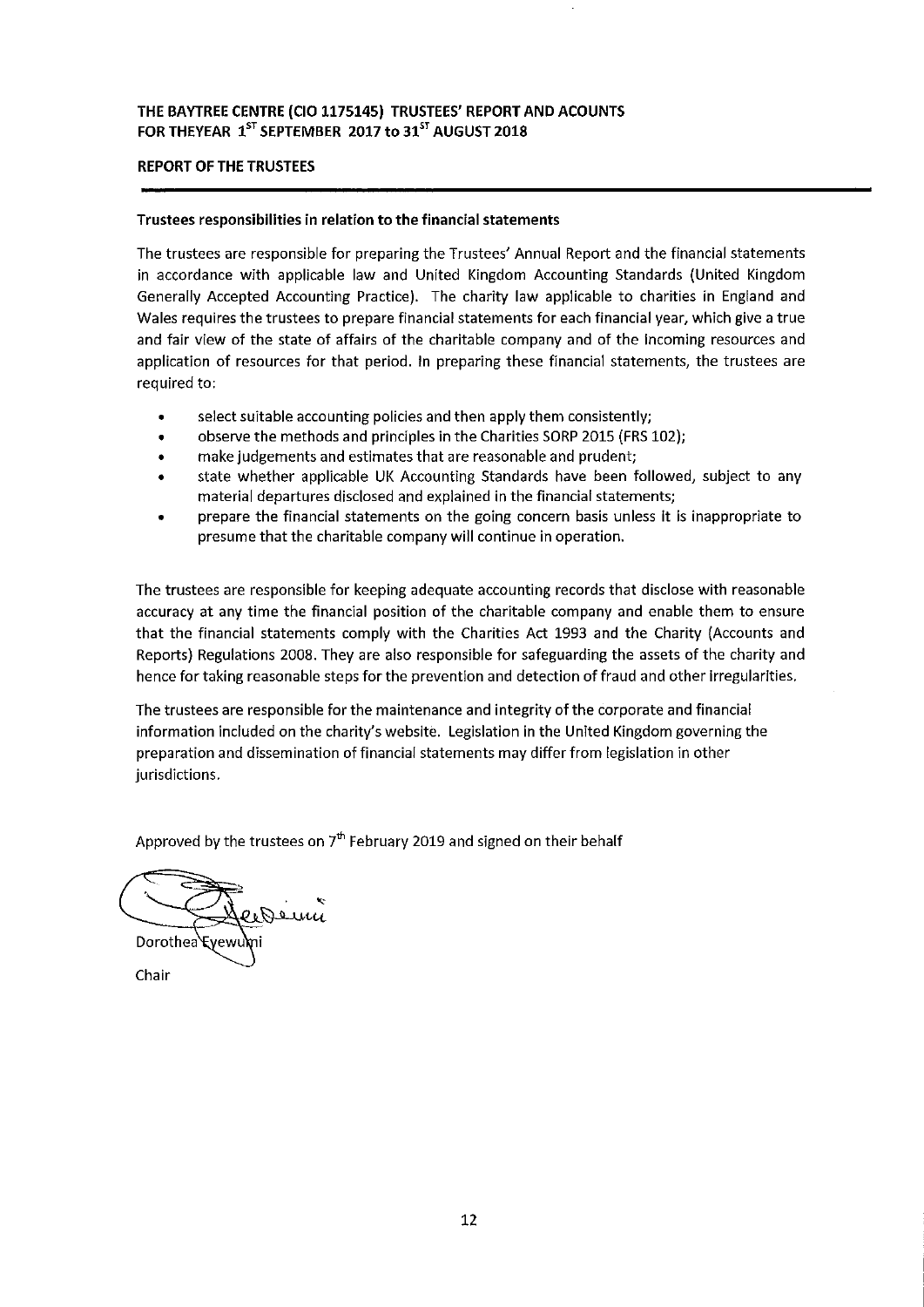## INDEPENDENT EXAMINERS REPORT

<sup>I</sup> report to the trustees on my examination of the accounts of the The Baytree Centre (the charity) for the year ended 31 August 2018.

#### Responsibilities and basis of report

As the trustees of the charity you are responsible for the preparation of the accounts in accordance with the requirements of the Charities Act 2011 ('the Act').

<sup>I</sup> report in respect of my examination of the charity's accounts carried out under section 145 of the 2011 Act and in carrying out my examination <sup>I</sup> have followed all the applicable Directions given by the Charity Commission under section 145(5)(b) of the Act.

#### Independent examiner's statement

Since the charity's gross income exceeded f250,0001 confirm that <sup>I</sup> am qualified to undertake the examination because <sup>I</sup> am a member of the ICAEW, which is one of the listed bodies.

<sup>I</sup> have completed my examination. <sup>I</sup> confirm that no material matters have come to my attention in connection with the examination giving me cause to believe that in any material respect;

- 1. accounting records were not kept in respect of the Trust as required by section 130 of the Act; or
- 2. the accounts do not accord with those records; or
- 3. the accounts do not comply with the applicable requirements concerning the form and content of accounts set out in the Charities (Accounts and Reports) Regulations 2008 other than any requirement that the accounts give a 'true and fair view which is not a matter considered as part of an independent examination.

<sup>I</sup> have no concerns and have come across no other matters in connection with the examination to which attention should be drawn in this report in order to enable a proper understanding of the accounts to be reached.

P4 Mgh ony Epton<br>Anthony Epton BAFCA CTA FCIE

Goldwins Chartered accountants 75 Maygrove Road West Hampstead London NW6 2EG

15 February holy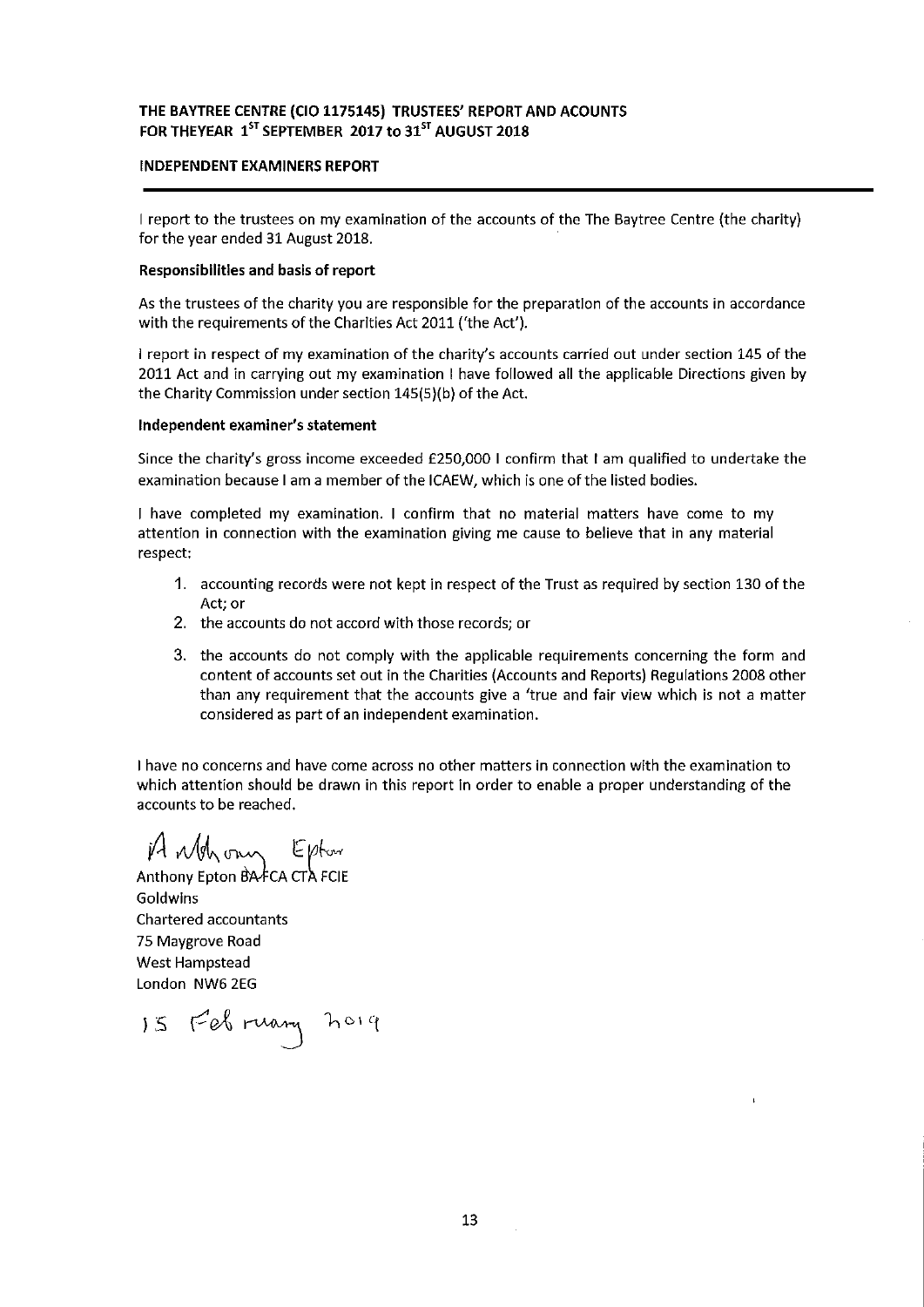## STATEMENT OF FINANCIAL ACTIVITES

|                                    |              | <b>Unrestricted</b> | <b>Restricted</b> | <b>Total</b> | Registration<br>Total |
|------------------------------------|--------------|---------------------|-------------------|--------------|-----------------------|
|                                    |              | funds<br>£          | funds<br>£        | 2018<br>£    | 2017<br>£             |
| Income                             | <b>Notes</b> |                     |                   |              |                       |
| <b>Donations and Legacies</b>      | $\mathbf 2$  | 37,211              |                   | 37,211       | 50,434                |
| <b>Charitable Activities</b>       | 3            | 139,725             | 410,382           | 550,107      | 332,114               |
| Investment Income                  | 4            | 59                  |                   | 59           |                       |
| <b>Total</b>                       |              | 176,995             | 410,382           | 587,377      | 382,548               |
| <b>Expenditure on:</b>             |              |                     |                   |              |                       |
| <b>Costs of Ralsing Funds</b>      | 5            | 11,965              |                   | 11,965       | 1,670                 |
| Charitable activities              | 6            |                     |                   |              |                       |
| <b>Adult Services</b>              |              | 10,261              | 116,961           | 127,222      | 116,327               |
| <b>Family Services</b>             |              | 18,135              | 92,224            | 110,359      | 113,505               |
| <b>Volunteer Services</b>          |              | 39,143              | 26,587            | 65,730       | 55,606                |
| <b>Youth Services</b>              |              | 20,518              | 119,902           | 140,420      | 96,797                |
| Other                              |              |                     |                   |              |                       |
| Total                              |              | 100,023             | 355,674           | 455,697      | 383,905               |
| Net income before transfers        |              | 76,972              | 54,708            | 131,680      | (1, 357)              |
| Transfer between funds             |              | $\blacksquare$      |                   |              | $\blacksquare$        |
| Net movement in funds              |              | 76,972              | 54,708            | 131,680      | (1, 357)              |
| Total Funds brought forward        |              | 10,789              | 16,575            | 27,364       | 28,722                |
| <b>Total Funds carried forward</b> |              | 87,761              | 71,283            | 159,044      | 27,364                |

All income and expenditure derive from continuing activities

The statement of financial activities includes all gains and losses recognised in the year. The comparative figures constitute the previous year's pre-charity registration activities.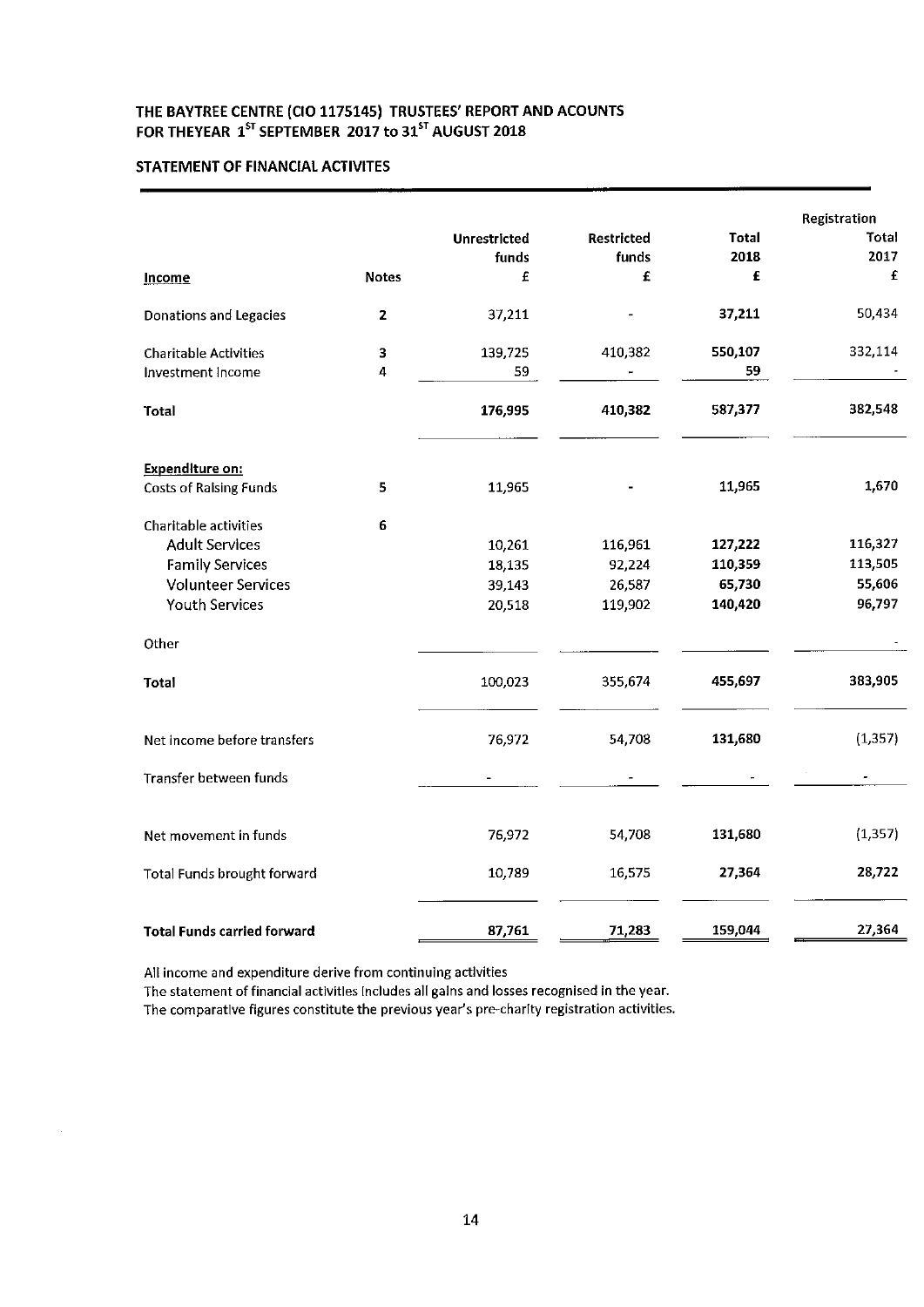## BALANCE SHEET

|                                                            | <b>Notes</b> | £         | 2018<br>$\pmb{\mathsf{E}}$ | £        | Pre-Charity<br>Registration<br>2017<br>$\pmb{\mathsf{E}}$ |
|------------------------------------------------------------|--------------|-----------|----------------------------|----------|-----------------------------------------------------------|
| <b>Fixed assets</b>                                        |              |           |                            |          |                                                           |
| Tangible assets                                            | 9            |           | 12,106                     |          | 16,370                                                    |
| <b>Current assets</b>                                      |              |           |                            |          |                                                           |
| Debtors                                                    | 10           | 5,615     |                            | 9,808    |                                                           |
| Cash at bank and in hand                                   | 11           | 209,688   |                            | 22,229   |                                                           |
| <b>Total Current Assets</b>                                |              | 215,303   |                            | 32,037   |                                                           |
| Creditors amounts falling due within                       |              |           |                            |          |                                                           |
| one year                                                   | 12           | (68, 365) |                            | (21,042) |                                                           |
| Net curent assets                                          |              |           | 146,938                    |          | 10,995                                                    |
| <b>Total assets less current liabilities</b>               |              |           | 159,044                    |          | 27,364                                                    |
| Creditors: amounts falling due after<br>more than one year |              |           |                            |          |                                                           |
|                                                            |              |           | 159,044                    |          | 27,364                                                    |
| <b>Funds</b>                                               |              |           |                            |          |                                                           |
| Unrestricted                                               | 16           |           | 87,761                     |          | 10,789                                                    |
| Restricted                                                 |              |           | 71,283                     |          | 16,575                                                    |
| <b>Total Funds</b>                                         |              |           | 159,044                    |          | 27,364                                                    |

The comparative figures constitute the previous years pre-charity registration activities. The financlal statements were approved by the Board on 7 February 2019 and signed on their behalf by

Evomin Dorothea Eyewum,

Chair

Sophia Pain, Treasurer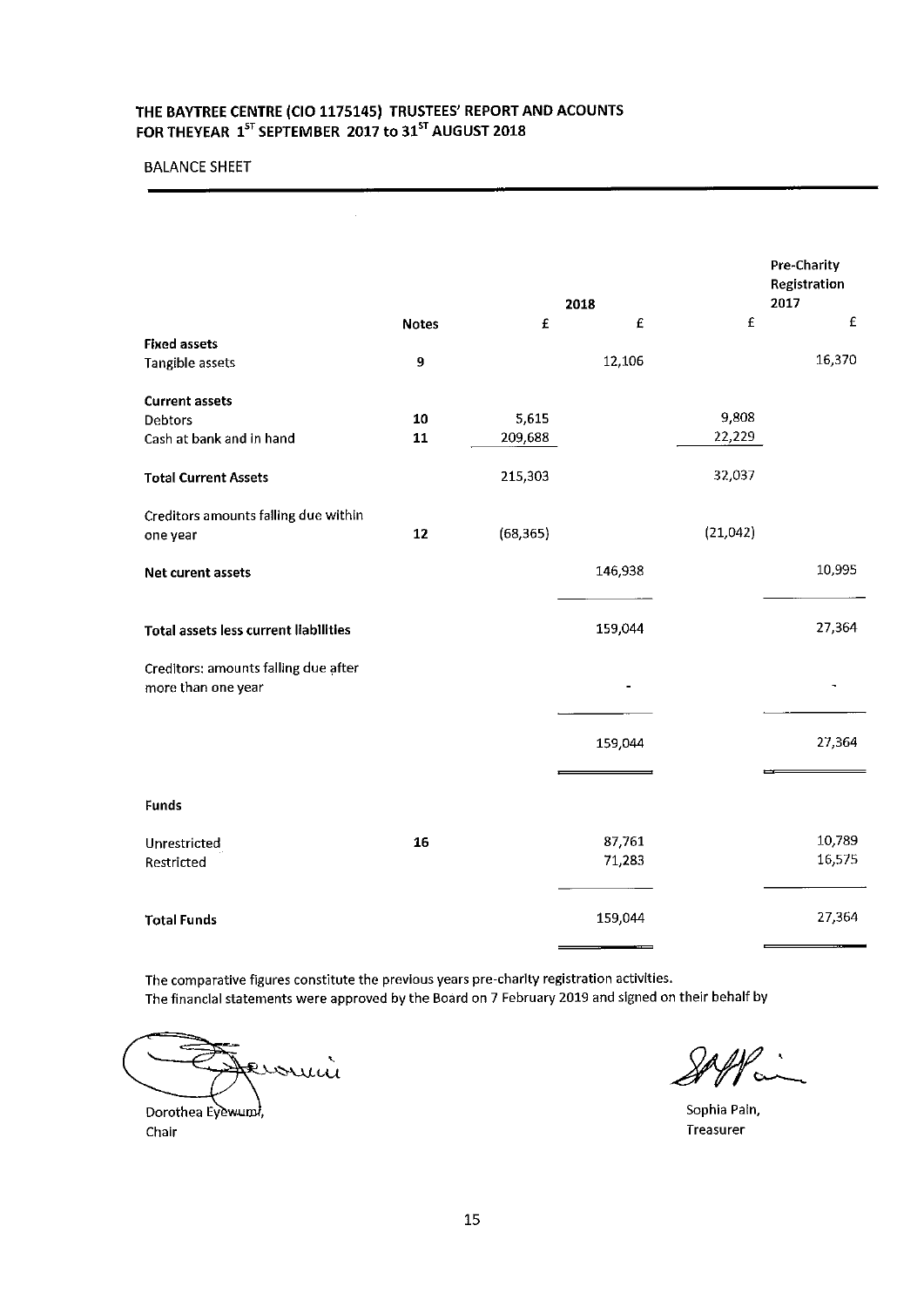## STATEMENT OF CASHFLOW

 $\mathcal{A}^{\mathcal{A}}$ 

|                                                        | <b>Notes</b> | £  | 2018<br>£ |
|--------------------------------------------------------|--------------|----|-----------|
| Cash flows from operating activities                   | 18           |    | 187,400   |
| Net cash provided by/ (used in) operating activites    |              |    |           |
| Cash flows from investing activities:                  |              |    |           |
| Dividends, interest and rents from investments         |              | 59 |           |
| Proceeds from sale of fixed assets                     |              |    |           |
| Purchase of fixed assets                               |              |    |           |
| Proceeds from sale of investments                      |              |    |           |
| <b>Purchase of investments</b>                         |              |    |           |
| Net cash provided by/ (used in) investing activities   |              |    | 59        |
| Cash flows from financing activities                   |              |    |           |
| Repayment of borrowing                                 |              |    |           |
| Cash Inflows from new borrowing                        |              |    |           |
| Recelpt of endowment                                   |              |    |           |
| Net cash provided by/ (used in) financing activities   |              |    |           |
| Changes in cash and cash equivalents in the year       |              |    | 187,459   |
|                                                        |              |    |           |
| Cash and cash equivalents at the beginning of the year |              |    | 22,229    |
| Cash and cash equivalents at the end of the year       | 19           |    | 209,688   |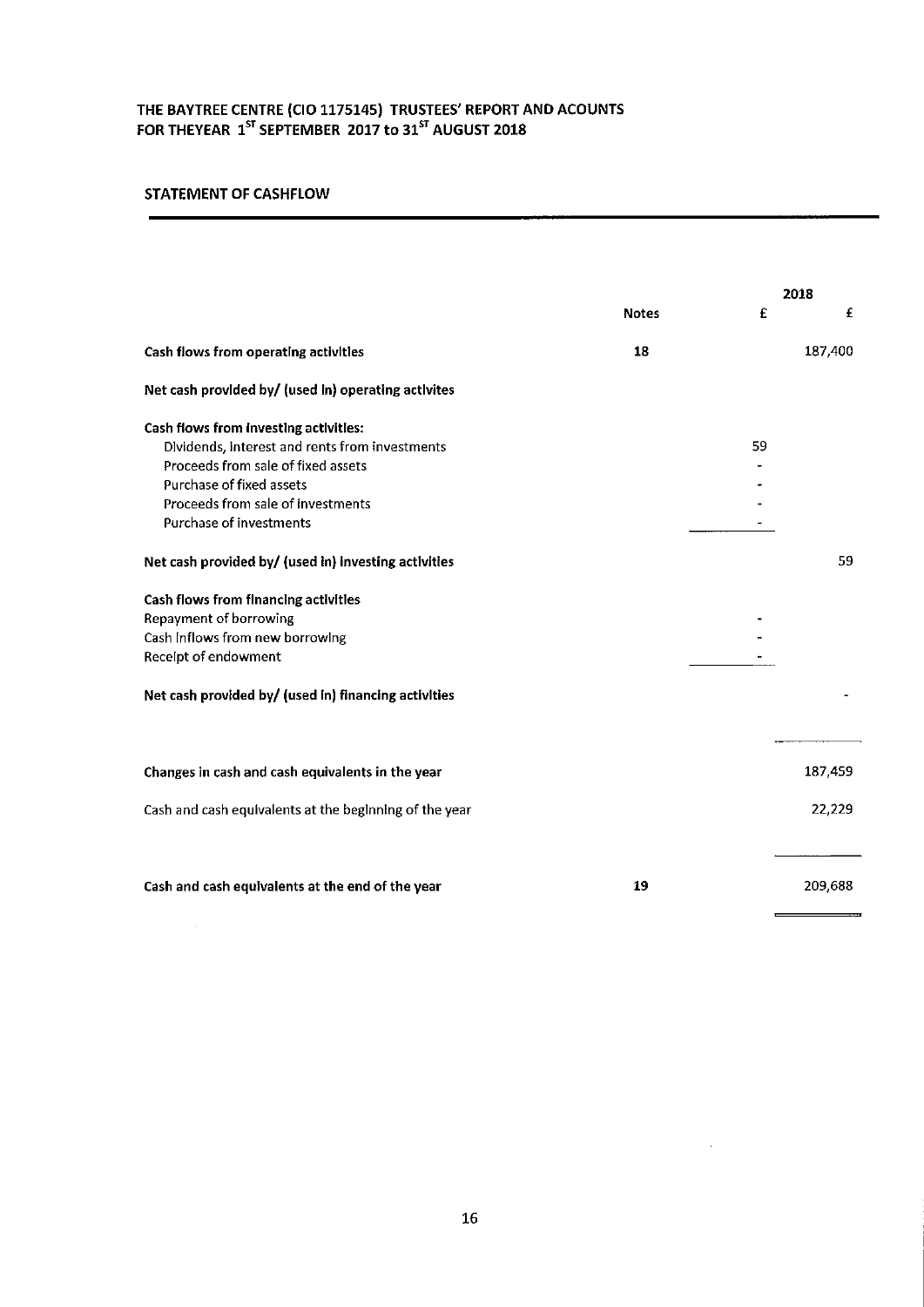## NOTES TO THE FINANCIAL STATEMENTS

## 1. Basis of Preparation

## 1.1 Basis of accounting

These accounts have been prepared under the historical cost convention with items recognised at cost or transaction value unless otherwise stated in the relevant note(s) to these accounts.

The accounts have been prepared in accordance with:

- the Statement of Recommended Practice: Accounting and Reporting by Charities preparing their accounts in accordance with the Financial Reporting Standard applicable in the UK and Republic of Ireland (FRS 102 - effective 1 January 2015) (Charities SORP <sup>F</sup>RS 102)

The Baytree Centre constitutes a public benefit entity as defined by FRS 102.

## 1.2 Going Concern

The trustees consider that there are no material uncertainties about the charity's ability to continue as a going concern. The trustees do not consider that there are any sources of estimation uncertainty at the reporting date that have a significant risk of causing a material adjustment to the carrying amounts of assets and liabilities within the next reporting period.

## 1.3 Change in Accounting Policies

The significant accounting policies applied In the preparation of these financial statements are set out below. These policies were also applied to the charities accounts when it was a project of DHEF (registered charity 278720) and it is these accounts which are presented for comparison.

#### 2. Accounting Policies

#### 2.1 Income

#### RecognItion of income

These are included In the Statement of Financial Activiites (SoFA) when

- ~ the charity becomes entitled to the resources; it is more likely than not that the trustees will receive the resources; and
- ~ the monetary value can be measured with sufficient reliability.

#### **Offsetting**

There has been no offsetting of assets and liabilities, or income and expenses, unless required or permitted by the FRS 102 SORP or FRS 102.

#### Grants and donations

Grants and donations are only included in the SoFA when the general income recognition criteria are met (5.10 to 5.12 FRS102 SORP).

In the case of performance related grants, income must only be recognised to the extent that the charity has provided the specified goods or services as entitlement to the grant only occurs when the performance related conditions are met (5.16 FRS 102 SORP).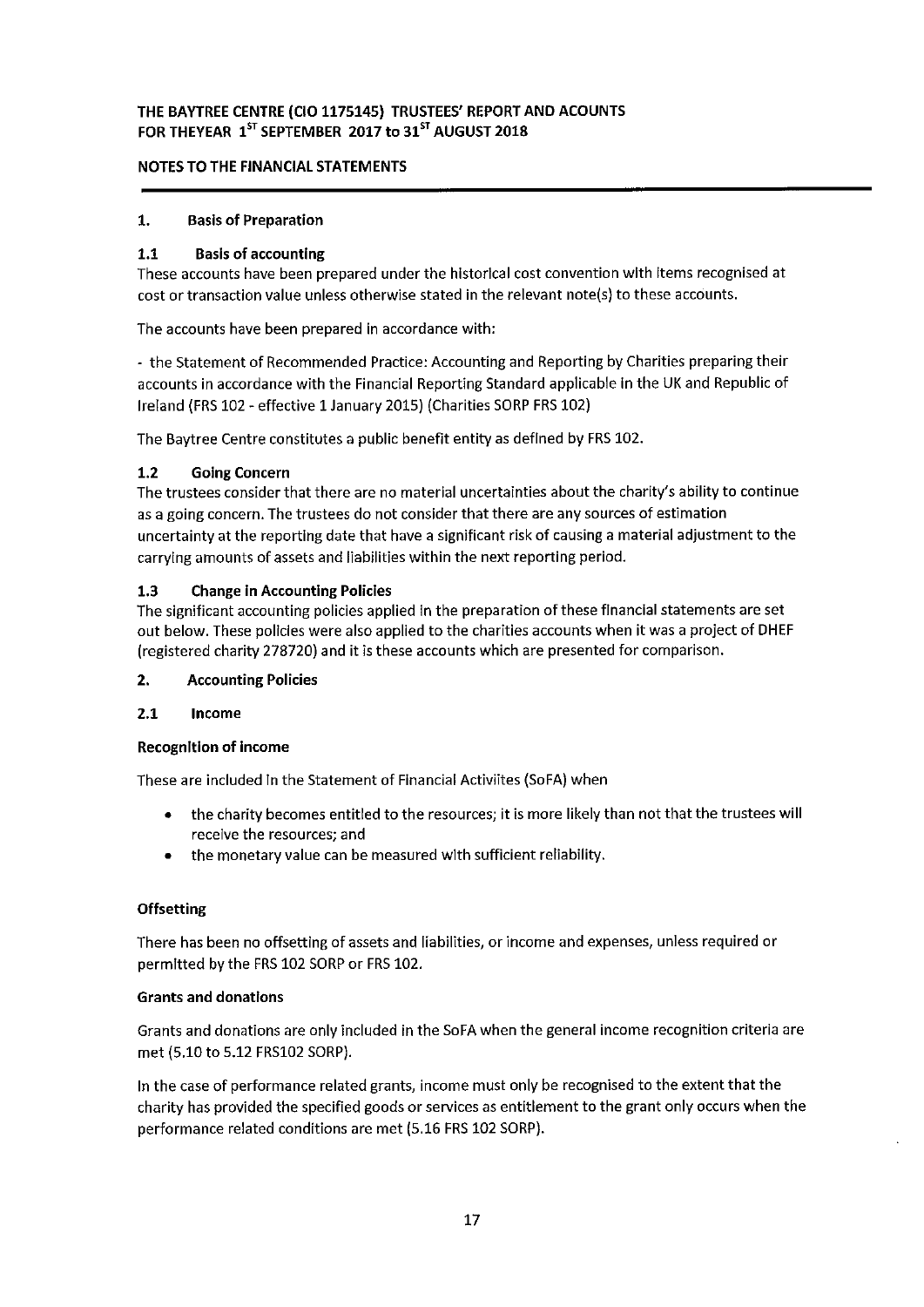## THE BAYTREE CENTRE (CIO 1175145) TRUSTEES' REPORT AND ACOUNTS FOR THEYEAR  $1^{57}$  SEPTEMBER 2017 to 31 $^{57}$  AUGUST 2018

## NOTES TO THE FINANCIAL STATEMENTS (Continued)

## FOR THE YEAR ENDED 31 AUGUST 2018

#### Legacies

Legacies are included in the SOFA when receipt is probable, that is, when there has been grant of probate, the executors have established that there are sufficient assets in the estate and any conditions attached to the legacy are either within the control of the charity or have been met.

Income from legacies and donations is accounted for on a received basis and grossed up for any tax recoverable.

#### Government grants

The charity has received government grants in the reporting period

#### Contractual income and performance related grants

This is only included in the SoFA once the charity has provided the related goods or services or met the performance related conditions.

#### Donated goods

In accordance with the Charities SORP (FRS 102), the general volunteer time is not recognised, we are very aware of the great benefit the charity receives from all its volunteers, please refer to the trustee's annual report for more Information about their contribution.

#### Support Costs

The charity has incurred expenditure on support costs.

#### Income from interest, royalties and dividends

Interest on funds on deposit is included when receivable and the amount can be measured reliably by the charity; this is normally upon notification of the interest paid or payable by the Bank.

#### 2.2 Expenditure and Liabilities

#### Liability recognition

Liabilities are recognised where It Is more likely than not that there Is a legal or constructive obligation committing the charity to pay out resources and the amount of the obligation can be measured with reasonable certainty. Irrecoverable VAT is charged as a cost against the activity for which the expenditure was incurred.

#### Governance and support costs

Support costs have been allocated between governance costs and other support. Governance costs comprise all costs involving public accountability of the charity and its compliance with regulation and good practice.

Support costs include central functions and have been allocated to activity cost categories on a basis consistent with the use of resources, eg allocating property costs by floor areas, or per capita, staff costs by the time spent and other costs by their usage.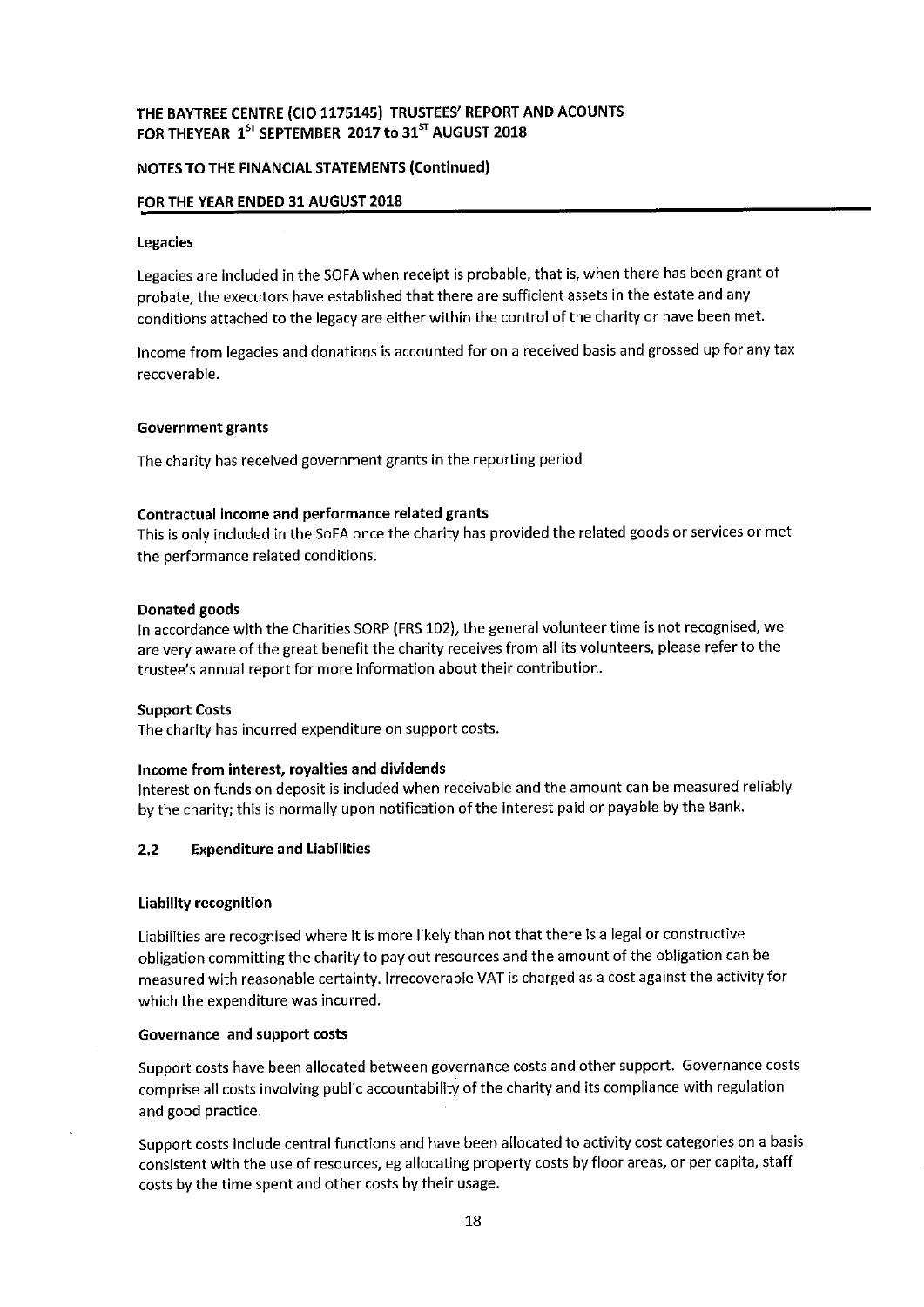## NOTES TO THE FINANCIAL STATEMENTS (Continued)

## FOR THE YEAR ENDED 31 AUGUST 2018

#### Redundancy cost

The charity made no redundancy payments during the reporting period.

#### Deferred income

No material item of deferred income has been included in the accounts.

#### **Creditors**

The charity has creditors which are measured at settlement amounts less any trade discounts

#### Provisions for liabilities

<sup>A</sup> liability is measured on recognition at its historical cost and then subsequently measured at the best estimate of the amount required to settle the obligation at the reporting date

#### 2.3 Assets

#### Tangible fixed assets for use by charity

These are capitalised if they can be used for more than one year, and cost at least E5,000. They are valued at cost. Fixtures and fittings are depreciated over 10 years straight line.

#### Operating Leases

Rental charges are charged on <sup>a</sup> straight line basis over the term of the lease,

#### Investments

Investments held for resale or pending their sale and cash and cash equivalents with <sup>a</sup> maturity date of less than 1 year are treated as current assets.

#### **Debtors**

Debtors (including trade debtors and loans receivable) are measured on initial recognition at settlement amount after any trade discounts or amount advanced by the charity. Subsequently, they are measured at the cash or other consideration expected to be received.

#### Current asset investments

The charity has investments which it holds for resale or pending their sale and cash and cash equivalents with <sup>a</sup> maturity date less than one year. These include cash on deposit and cash equivalents with <sup>a</sup> maturity date of less than one year held for investment purposes rather than to meet short term cash commitments as they fall due.

They are valued at fair value except where they qualify as basic financial instruments.

#### Pensions

The charity operates a stakeholder pension scheme.

## NOTES TO THE FINANCIAL STATEMENTS (Continued)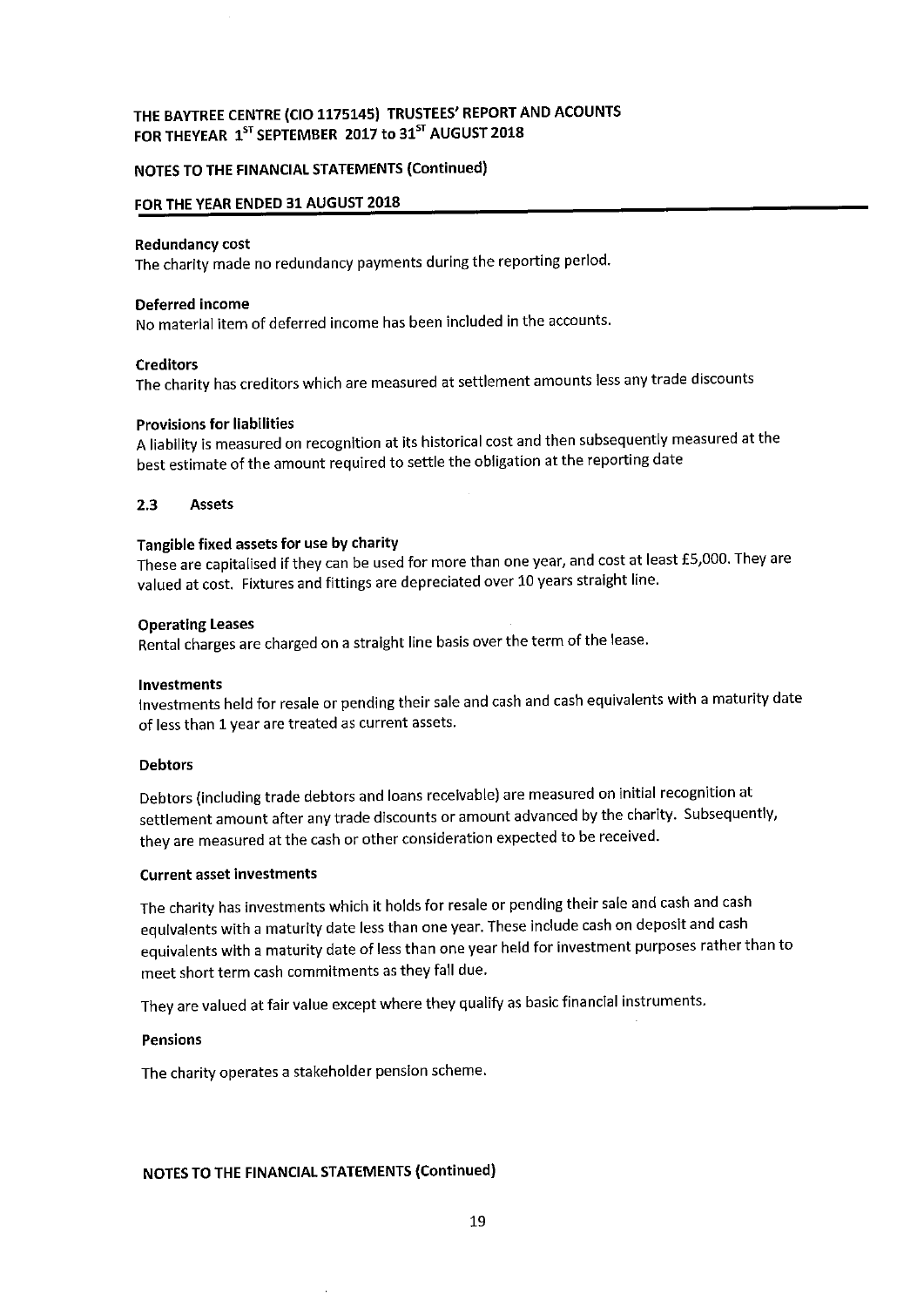## FOR THE YEAR ENDED 31 AUGUST 2018

 $\cdot$ 

| Analysis of Income<br>3                                   | Unrestricted | Restricted               | <b>Total</b><br>2018 | Total<br>2017<br>£ |
|-----------------------------------------------------------|--------------|--------------------------|----------------------|--------------------|
| <b>Donations and Legacies</b>                             | £            | $\mathbf{f}$             | £                    |                    |
| Donations and Gifts                                       | 36,481       |                          | 36,481               | 47,340             |
| Gift Ald                                                  | 730          | $\overline{\phantom{a}}$ | 730                  | 300                |
|                                                           | 37,211       |                          | 37,211               | 47,640             |
| <b>Charitable activities</b><br><b>Teaching of Adults</b> | 21,850       | 125,001                  | 146,851              | 112,016            |
| <b>Family Service</b>                                     | 51,850       | 100,264                  | 152,114              | 92466              |
| Youth                                                     | 30,100       | 135,907                  | 166,007              | 106811             |
| Volunteering                                              | 35,925       | 49,211                   | 85,135               | 20,820             |
|                                                           | 139,725      | 410,382                  | 550,107              | 332,113            |

The income from charitable income in the prior year was all unrestricted except for F309,760 which was restricted

| Source of Charitable income                                                | Unrestricted | <b>Restricted</b> | Total<br>2018 | Total<br>2017 |
|----------------------------------------------------------------------------|--------------|-------------------|---------------|---------------|
|                                                                            | £            | £                 | £             | £             |
| Grants                                                                     | 127,565      | 322,254           | 449,819       | 215320        |
| Contracts                                                                  |              | 88,128            | 88,128        | 94,440        |
| Fees                                                                       | 4,852        |                   | 4,852         | 5,413         |
| Rental Income                                                              | 7,308        |                   | 7,308         | 16,940        |
|                                                                            | 139,725      | 410,382           | 550,107       | 332,113       |
| <b>Analysis of Government Grants</b>                                       |              |                   | <b>Total</b>  | Total         |
|                                                                            |              |                   | 2018          | 2017          |
|                                                                            |              |                   | £             | £             |
| Tampon Tax Grant - Family support for mums and daughters                   |              |                   | 53,588        | 8,270         |
| YLC Ltd, part of a Consortia bid to support family and youth               |              |                   | 31,000        | 52,764        |
| Building a Stronger Britain - London Community Fund to support integration |              |                   | 21,725        |               |
| BEAT/YLC Ltd Into School Project                                           |              |                   | 3,500         |               |
| CYPS Lambeth Council Adult training in Childrens' centres                  |              |                   | 53,628        | 44,176        |
|                                                                            |              |                   |               |               |
|                                                                            |              |                   | 163,441       | 105,210       |

# NOTES TO THE FINANCIAL STATEMENTS (Continued)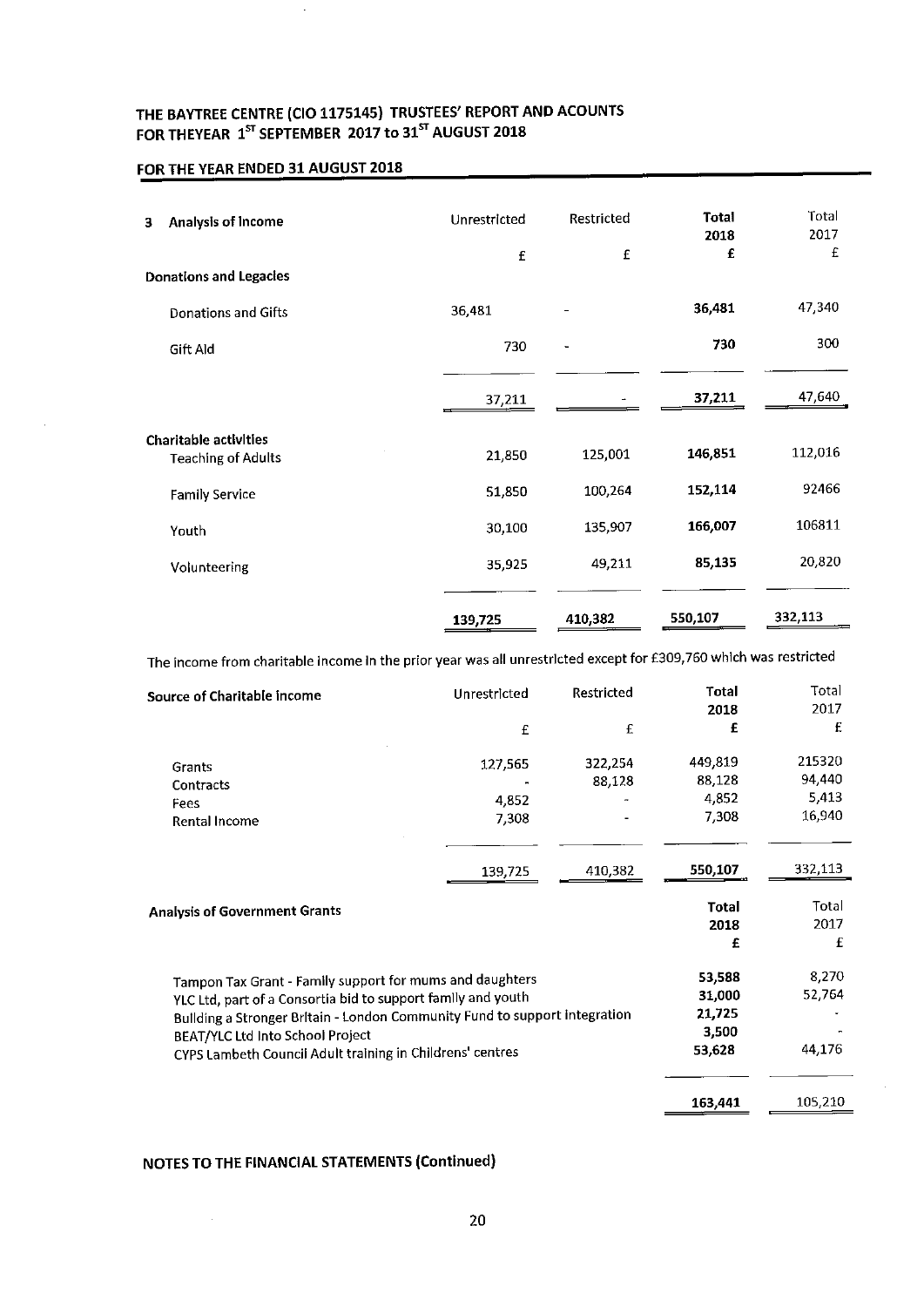# FOR THE YEAR ENDED 31 AUGUST 2018

#### 4 Income from investments

|   | <b>INCOUNT IN ANTISTICATION</b>                         | <b>Total</b><br>2018<br>£ | Total<br>2017<br>£ |
|---|---------------------------------------------------------|---------------------------|--------------------|
|   | <b>Bank interest</b>                                    | 59                        | $\blacksquare$     |
| 5 | <b>Expenditure on raising funds</b>                     | <b>Total</b><br>2018<br>£ | Total<br>2017<br>£ |
|   | <b>Staff Costs</b><br><b>Staging fundralsing events</b> | 11,965                    | 44<br>1,670        |
|   |                                                         | 11,965                    | 1,670              |

#### 6 Support Costs

|                       | Adult<br><b>Training</b><br>£ | Family<br>Service<br>£ | Youth<br>Service<br>£ | Volunteer<br><b>Service</b><br>$\sim$ $\sim$ $\sim$<br>£ | <b>Total</b><br>£ |
|-----------------------|-------------------------------|------------------------|-----------------------|----------------------------------------------------------|-------------------|
| <b>Bullding Costs</b> | 33,288                        | 33,288                 | 33,288                | 16,643                                                   | 116,504           |
| Governance            | 1,186                         | 1,186                  | 1,186                 | 593                                                      | 4,149             |
| Total                 | 34,473                        | 34,473                 | 34,473                | 17,235                                                   | 120,654           |

The Baytree Centre management and premises costs are identified as support costs.

It then identifies those costs which relate to the governance function.

These costs are apportioned to the charitable activities on the basis of direct cost.

#### 7 Net movement in funds

|                                                        | 2018  | 2017  |
|--------------------------------------------------------|-------|-------|
| This is stated after charging                          | £     |       |
| Depreclation                                           | 4.263 | 4,395 |
| Operating lease rentals: equipment                     | 1,831 | 1,831 |
| $\overline{\phantom{a}}$<br>Independent examiner's fee | 2,000 | 6,980 |
| <b>Matrix Evaluation</b>                               | 2.232 |       |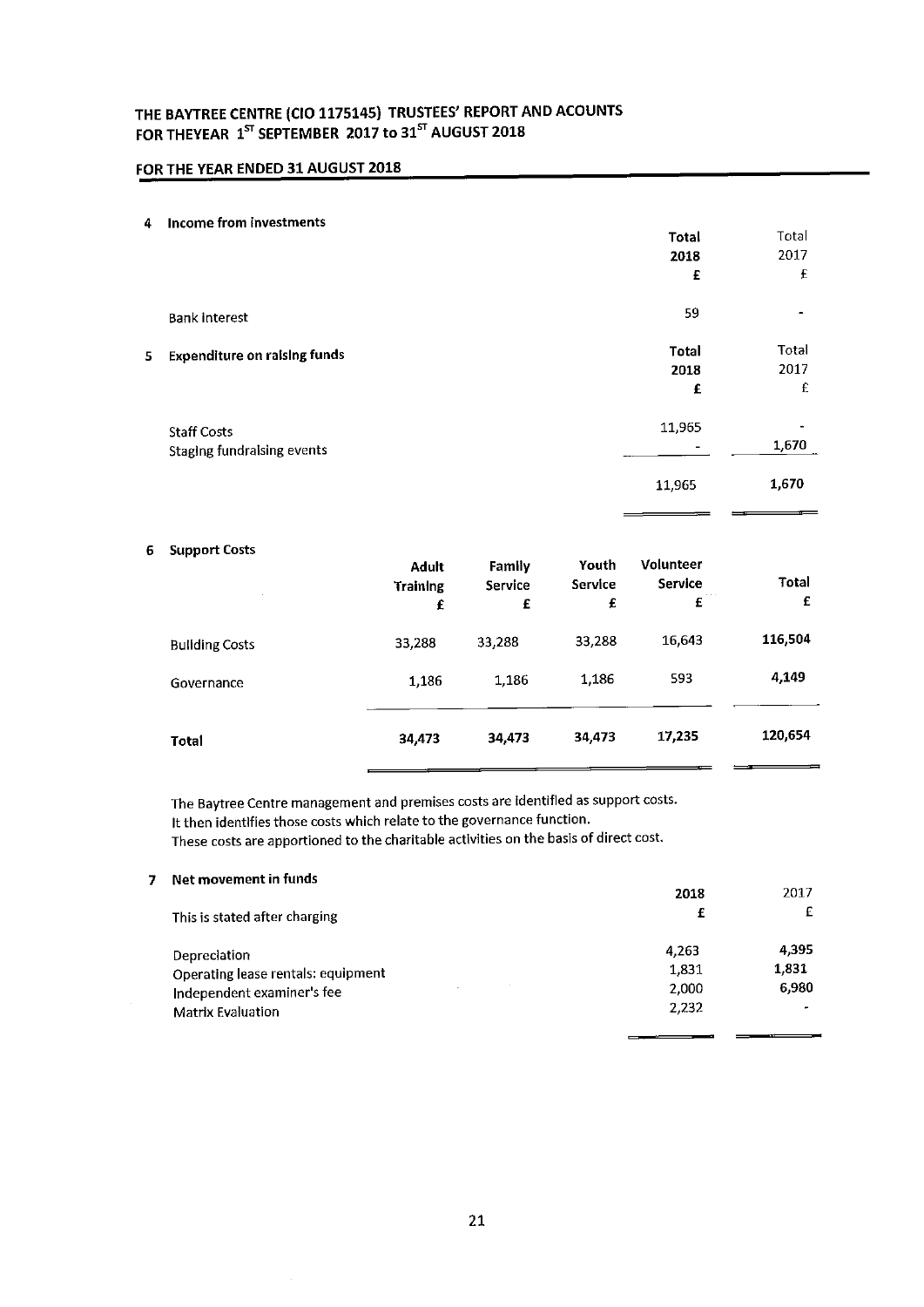# NOTES TO THE FINANCIAL STATEMENTS (Continued)

## FOR THE YEAR ENDED 31 AUGUST 2018

 $\bar{\gamma}$ 

| 8 | <b>Staff costs</b>                                                                                                                                                                                                                                                                                                     | 2018<br>£                    | 2017<br>£         |
|---|------------------------------------------------------------------------------------------------------------------------------------------------------------------------------------------------------------------------------------------------------------------------------------------------------------------------|------------------------------|-------------------|
|   | Salaries and wages<br>Social Security costs                                                                                                                                                                                                                                                                            | 318,598<br>21,694            | 264,574<br>16,232 |
|   | Employer's contribution to defined contribution pension<br>scheme                                                                                                                                                                                                                                                      | 2,774                        | 1,448             |
|   |                                                                                                                                                                                                                                                                                                                        | 343,066                      | 226,306           |
|   | No employees earned over £60,000 per annum.<br>No ex-gratia or redundancy payments were made during the year.<br>The total employee benefits including pension contributions of the key management<br>personnel were £80,253 (2017: £92,953)<br>The average monthly headcount, analysed by function was<br>as follows: |                              |                   |
|   |                                                                                                                                                                                                                                                                                                                        | 2018                         | 2017              |
|   |                                                                                                                                                                                                                                                                                                                        | No                           | No                |
|   |                                                                                                                                                                                                                                                                                                                        | 18                           | 13                |
|   | Direct charitable expenditure<br>Management and administration                                                                                                                                                                                                                                                         | $\overline{2}$               | 3                 |
|   |                                                                                                                                                                                                                                                                                                                        | 20                           | 15                |
| 9 | <b>Tangible fixed assets</b>                                                                                                                                                                                                                                                                                           | Fixtures,<br>fittings<br>and |                   |
|   |                                                                                                                                                                                                                                                                                                                        | equipment<br>£               | <b>Total</b><br>£ |
|   | <b>Cost or valuation</b><br>At 1 September 2017<br>Additions during year                                                                                                                                                                                                                                               | 58,939                       | 58,939            |
|   | At 31 August 2018                                                                                                                                                                                                                                                                                                      | 58,939                       | 58,939            |
|   | <b>Depreciation</b><br>At 1 September 2017<br>Charge for the year                                                                                                                                                                                                                                                      | 42,570<br>4,263              | 42,570<br>4,263   |
|   | At 31 August 2018                                                                                                                                                                                                                                                                                                      | 46,833                       | 46,833            |
|   | Net book values                                                                                                                                                                                                                                                                                                        |                              |                   |
|   | At 31 August 2018                                                                                                                                                                                                                                                                                                      | 12,106                       | 12,106            |
|   | At 31 August 2017                                                                                                                                                                                                                                                                                                      | 16,369                       | 16,369            |

All fixed assets are used for direct charitable purposes.

 $\hat{\mathcal{A}}$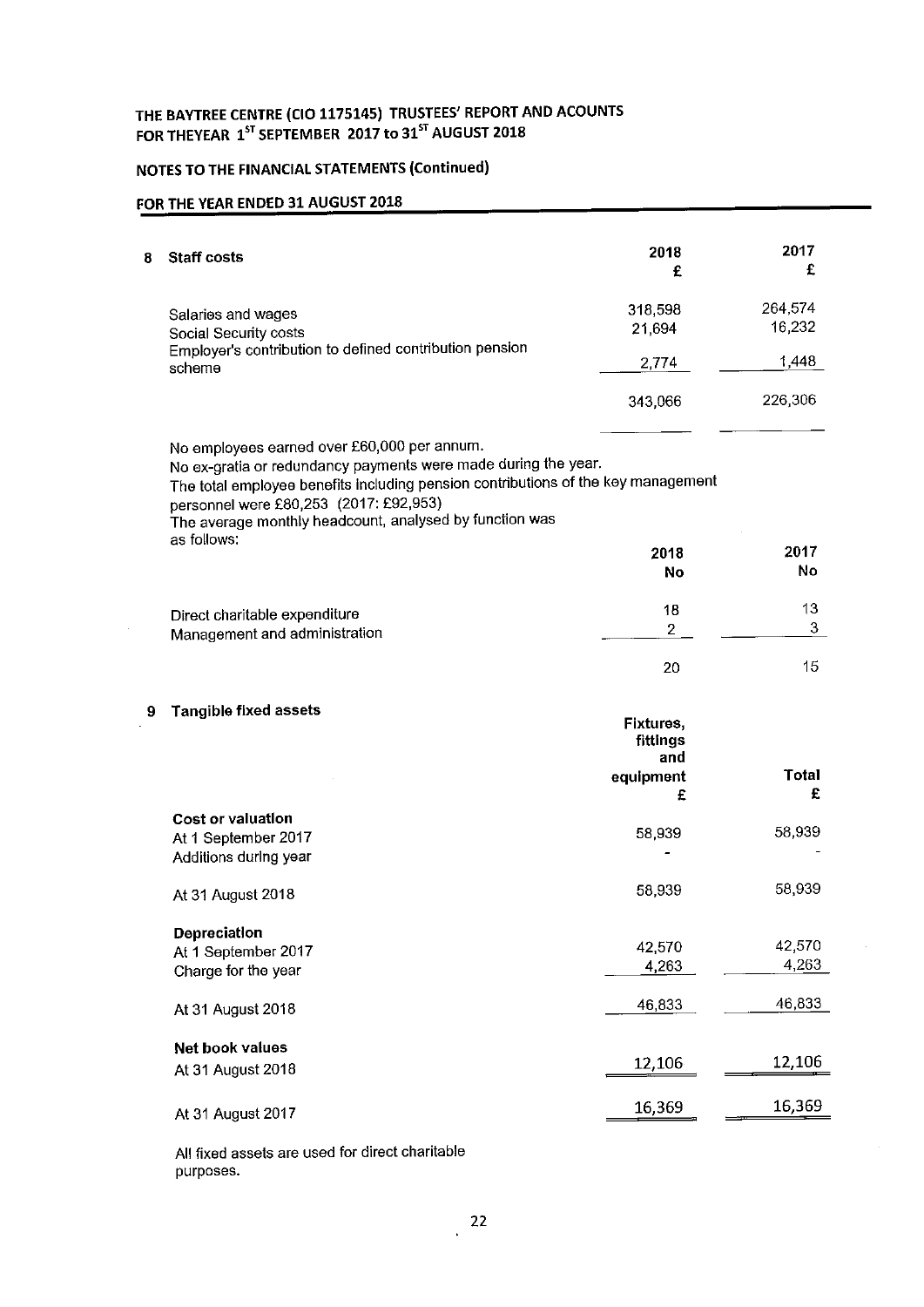## NOTES TO THE FINANCIAL STATEMENTS (Continued)

# FOR THE YEAR ENDED 31 AUGUST 2018

| 10 | <b>Sundry debtors and prepayments</b>                                                  | 2018<br>£                | 2017<br>£                |
|----|----------------------------------------------------------------------------------------|--------------------------|--------------------------|
|    | Prepayments and accrued income<br>Other debtors                                        | 4,917<br>698             | 9,178<br>630             |
|    |                                                                                        | 5,614                    | 9,808                    |
| 11 | Cash at bank and in hand                                                               | 2018<br>£                | 2017<br>£                |
|    | Short term depostis<br>Cash at bank and in hand                                        | 145,059<br>64,629        | 22,330                   |
|    | Total.                                                                                 | 209,688                  | 22,330                   |
| 12 | <b>Creditors and accruals</b>                                                          | 2018<br>£                | 2017<br>£                |
|    | <b>Trade creditors</b><br>Accruals and deferred income<br>Taxation and social securtiy | 7,136<br>53,281<br>7,947 | 4,412<br>11,285<br>5,345 |
|    |                                                                                        | 68,365                   | 21,042                   |
|    |                                                                                        |                          |                          |

#### 13 Deferred income

Unrestricted income that relates to delivery of <sup>a</sup> final report in the future is deferred.

 $\bar{\gamma}$ 

|                                                                                                                     | 2018<br>£                  | 2017   |
|---------------------------------------------------------------------------------------------------------------------|----------------------------|--------|
| <b>Balance at 1 September</b><br>Amounts added in the current year<br>Amounts released to income from previous year | 30,000<br>45,833<br>30,000 | 30,000 |
| <b>Balance at 31st August</b>                                                                                       | 45,833                     | 30,000 |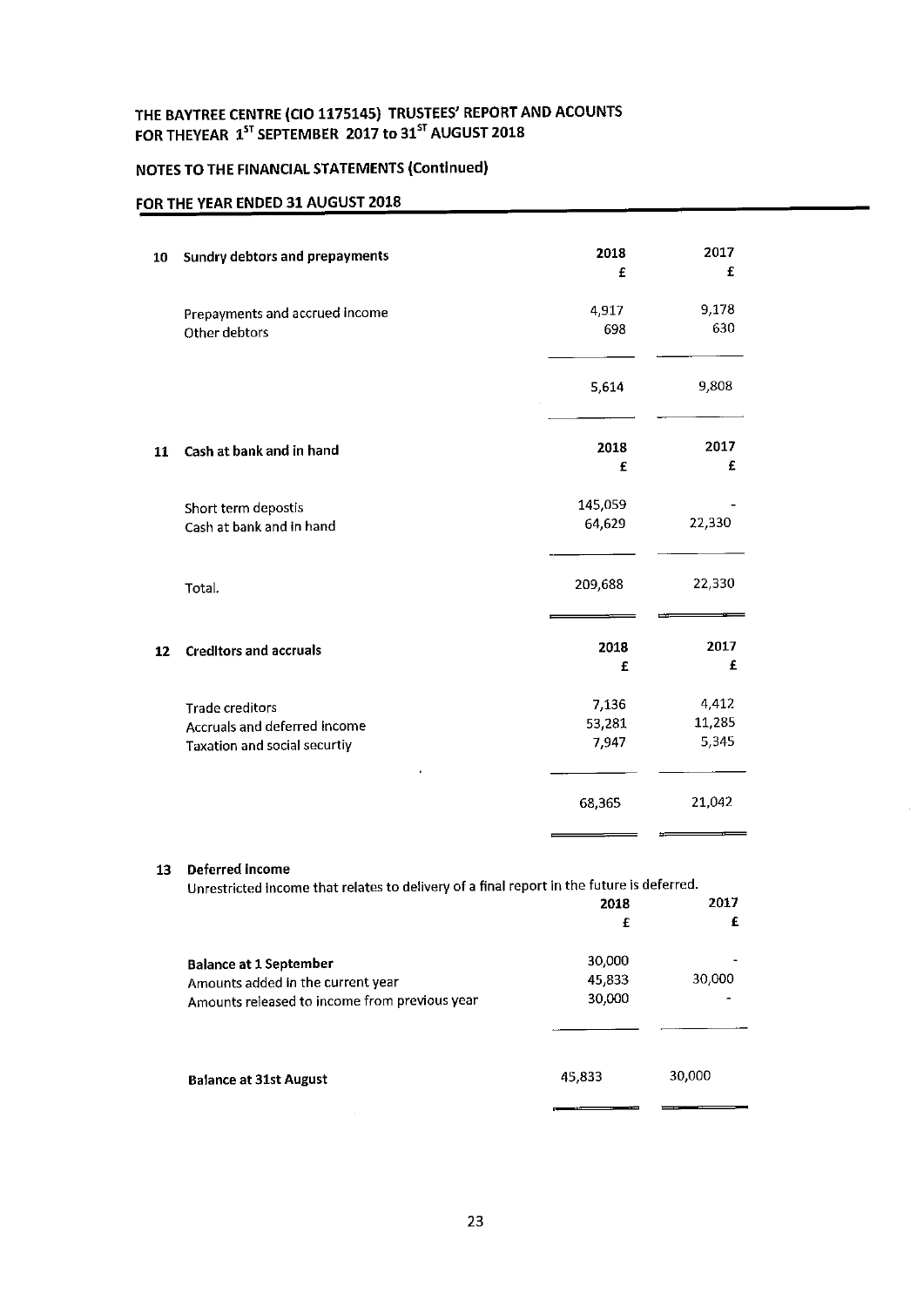## NOTES TO THE FINANCIAL STATEMENTS (Continued)

#### FOR THE YEAR ENDED 31 AUGUST 2018

#### 14 Operating lease commitments

The charity has no future minimum lease payments under non-cancelling operating leases.

#### 15 Legal status of the charity

The Baytree Centre is a charitable Incorporated organslatlon (CIO) registered with the Charity Commission (registration number 1175145). Its governing document is its constitution and the only voting members are the trustees.

| 16 | <b>Restricted funds</b>              | September |          |           |          | 31<br><b>August</b> |
|----|--------------------------------------|-----------|----------|-----------|----------|---------------------|
|    |                                      | 2017      | Incoming | Transfers | Outgoing | 2018                |
|    |                                      | £         | £        |           | £        | £                   |
|    | <b>CYPS Lambeth</b>                  |           | 53,628   |           | 53,628   |                     |
|    | <b>BBC Children in Need</b>          |           | 23,799   |           | 20,835   | 2,964               |
|    | Building a Stronger Britain Together |           | 21,725   |           | 21,725   | $\Omega$            |
|    | City Bridge Trust                    | 9.075     | 36,300   |           | 36,300   | 9.075               |
|    | FATIMA Project (AMIF fund EU)        |           | 96,842   |           | 64.682   | 32,160              |
|    | Mercers                              |           | 20,000   |           | 16,667   | 3.333               |
|    | <b>Pilgrim Trust</b>                 | 7,500     | 15,000   |           | 15,000   | 7,500               |
|    | <b>Plater Trust</b>                  |           | 25,000   |           | 10,417   | 14,583              |
|    | Tampon Tax                           |           | 53,588   |           | 53,588   | 0                   |
|    | <b>Walcot Foundation</b>             |           | 25,000   |           | 25,000   | 0                   |
|    | YLC                                  |           | 31,000   |           | 31,000   | 0                   |
|    | Other                                |           | 8,500    |           | 6,832    | 1.668               |
|    | Total                                | 16,575    | 410,382  |           | 355,674  | 71,283              |

The balances carried forward will be use in the forthcoming months. analysed as;

| $a$ , $a$ , $y$ ood ao, | September<br>2017<br>£ | Incoming<br>£ | <b>Transfers</b> | Outgoing<br>£ | 31<br><b>August</b><br>2018<br>£ |
|-------------------------|------------------------|---------------|------------------|---------------|----------------------------------|
| <b>Adult Service</b>    | 9,075                  | 125,001       |                  | 116,961       | 17,115                           |
| <b>Family Service</b>   |                        | 100.264       |                  | 92,224        | 8,040                            |
| <b>Youth Service</b>    | 7,500                  | 135,907       |                  | 119,902       | 23,505                           |
| Volunteer Service       |                        | 49,211        |                  | 26,588        | 22,623                           |
|                         | 16,575                 | 410,382       |                  | 355,675       | 71,283                           |
|                         |                        |               |                  |               |                                  |

The Adult Service fund is for the provision of training to women learners.

The Family Service is for the provision of an intensive educational programme for disadvantaged young people and their parents

The Youth Service is for the provision of educational programs for young people

The Volunteer Service provides recruitment, training and support for our volunteers.